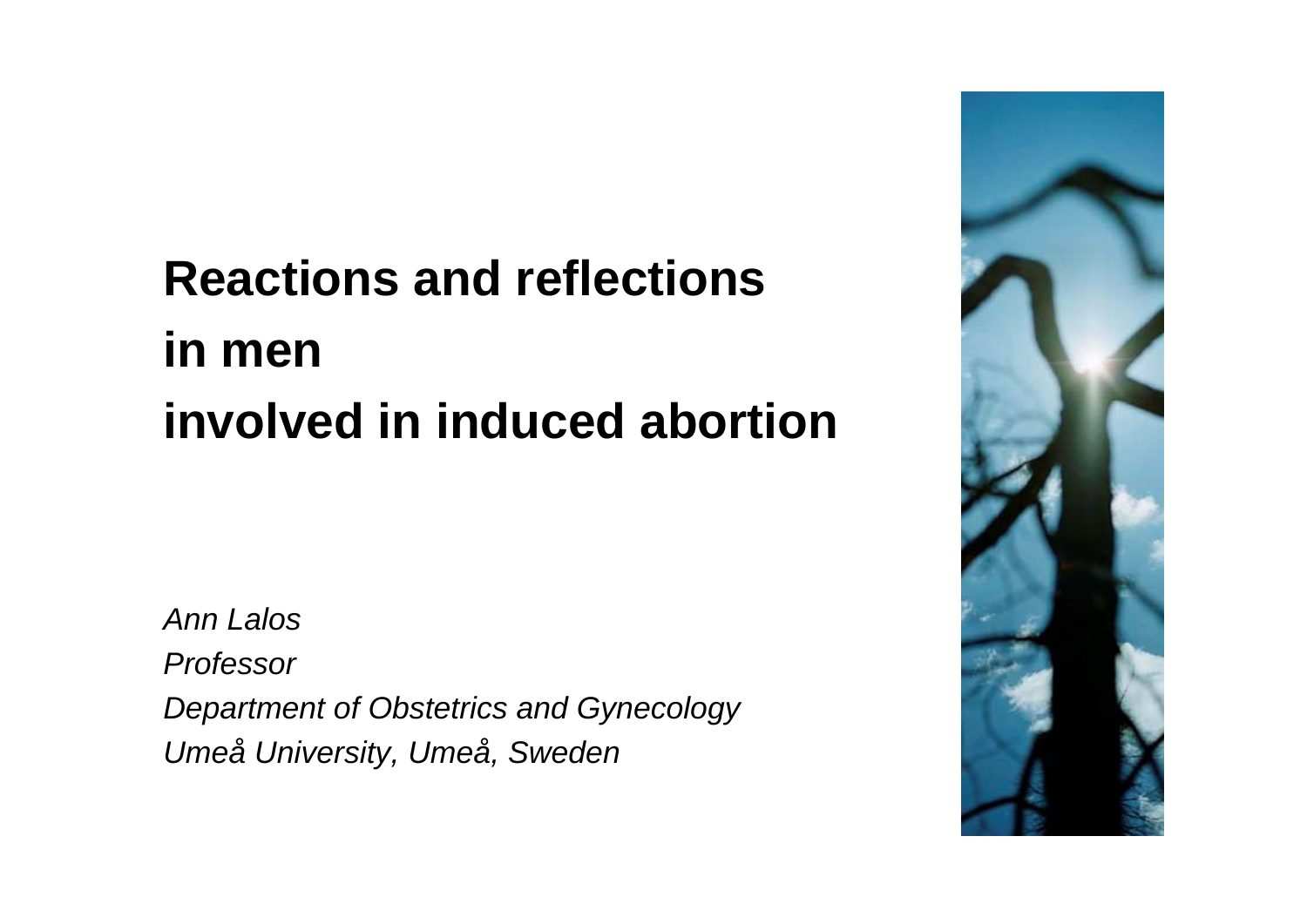Men involved in abortion constitute an invisible group

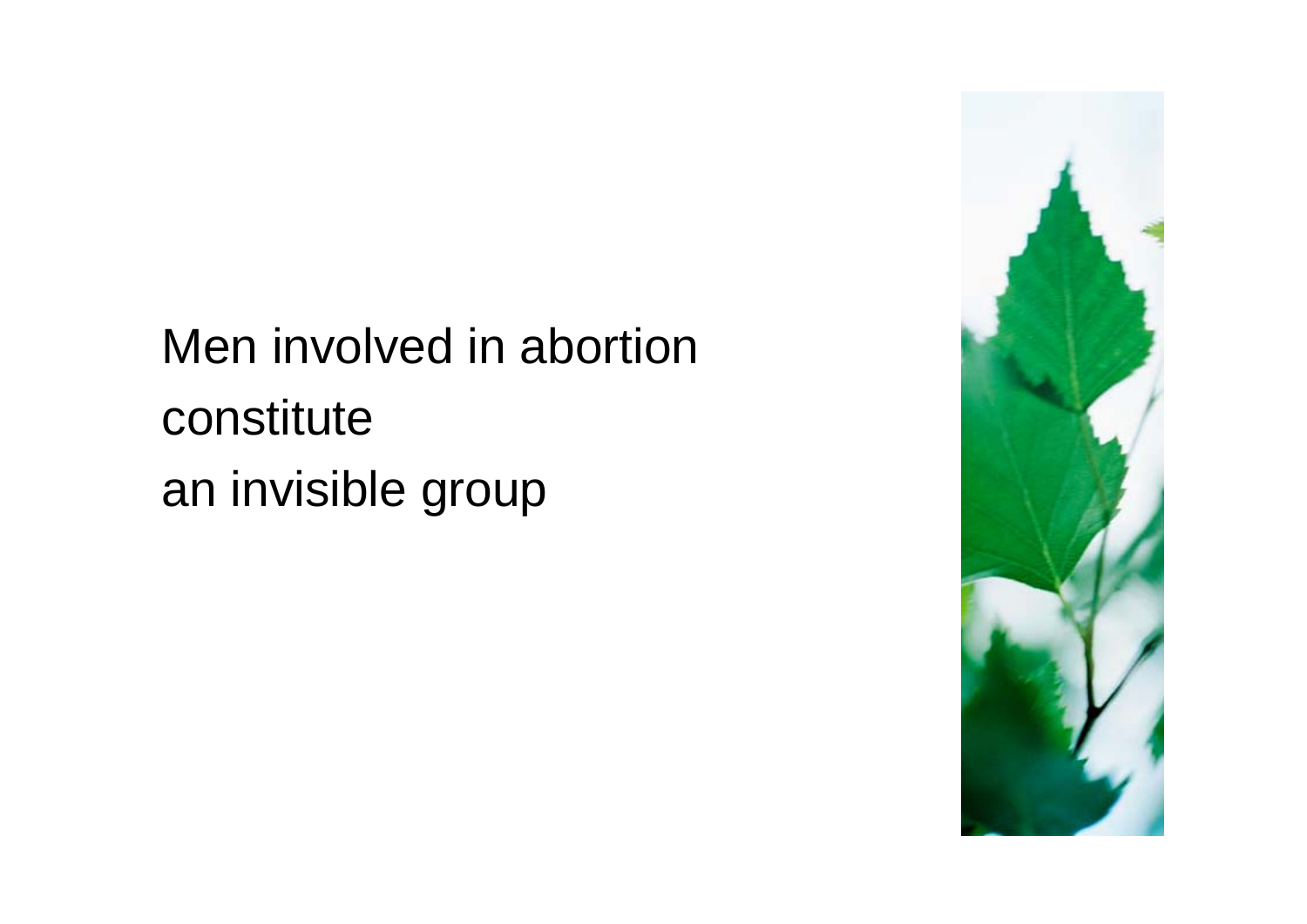# Aim

To increase knowledge and understanding of the abortion situation by focusing on men's views and experiences

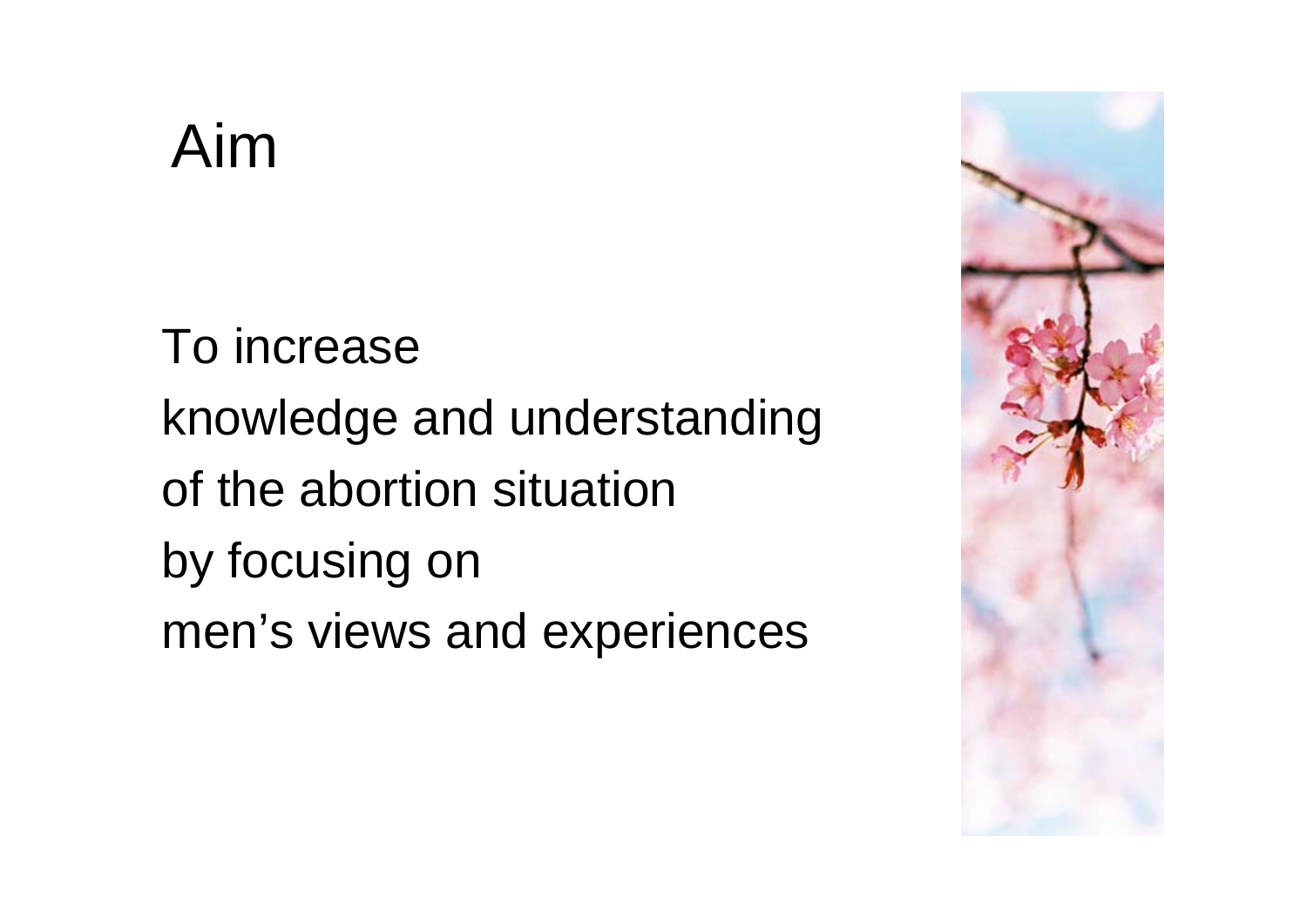### **Qualitative & Quantitative methods**

One questionnaire (n=75)

#### Three follow-up interviews (n=27)

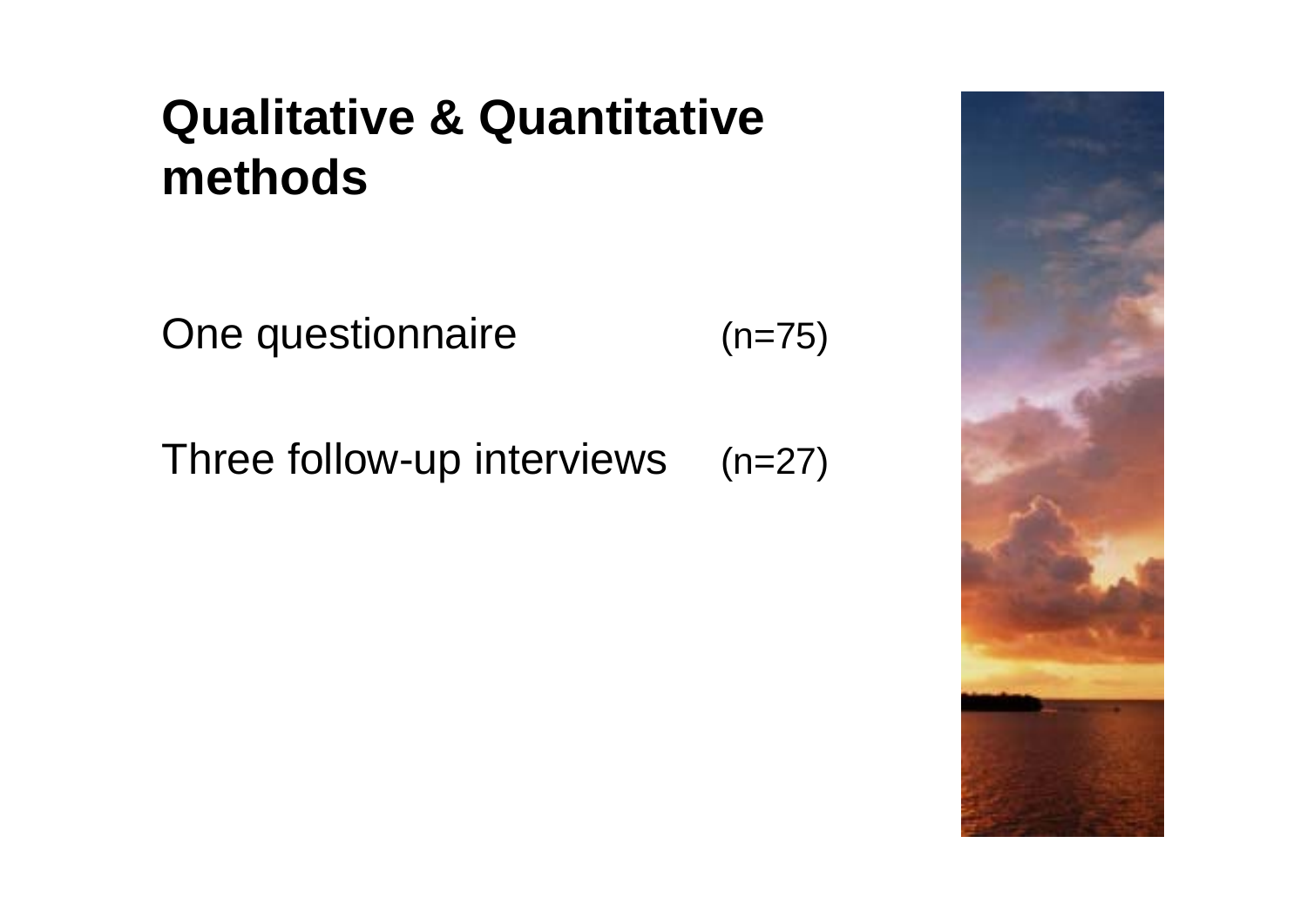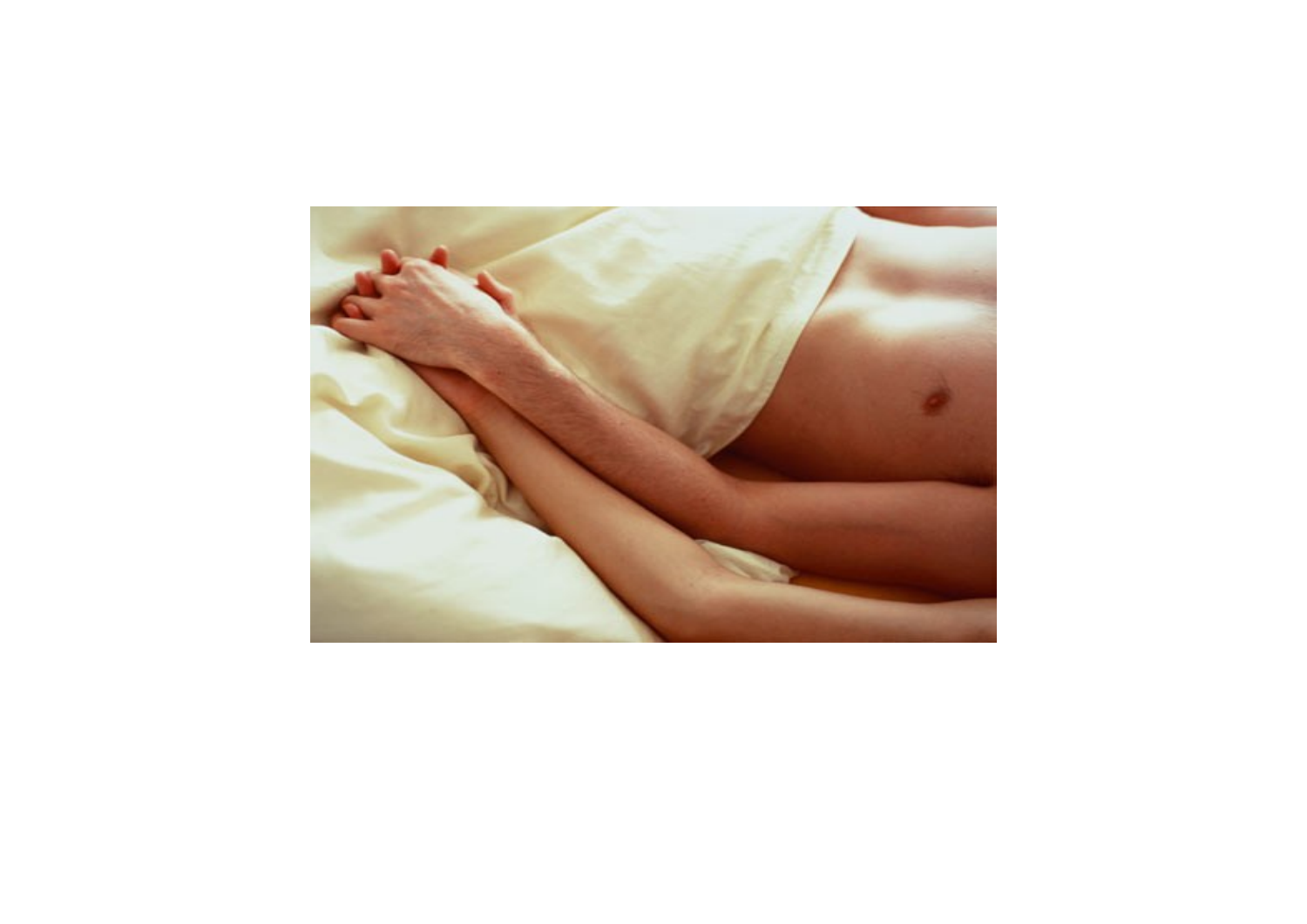## Results

Mean & median age 29 years (range 18-50 years)

A quarter had previously experienced an abortion

Stable relationships with a financially good position

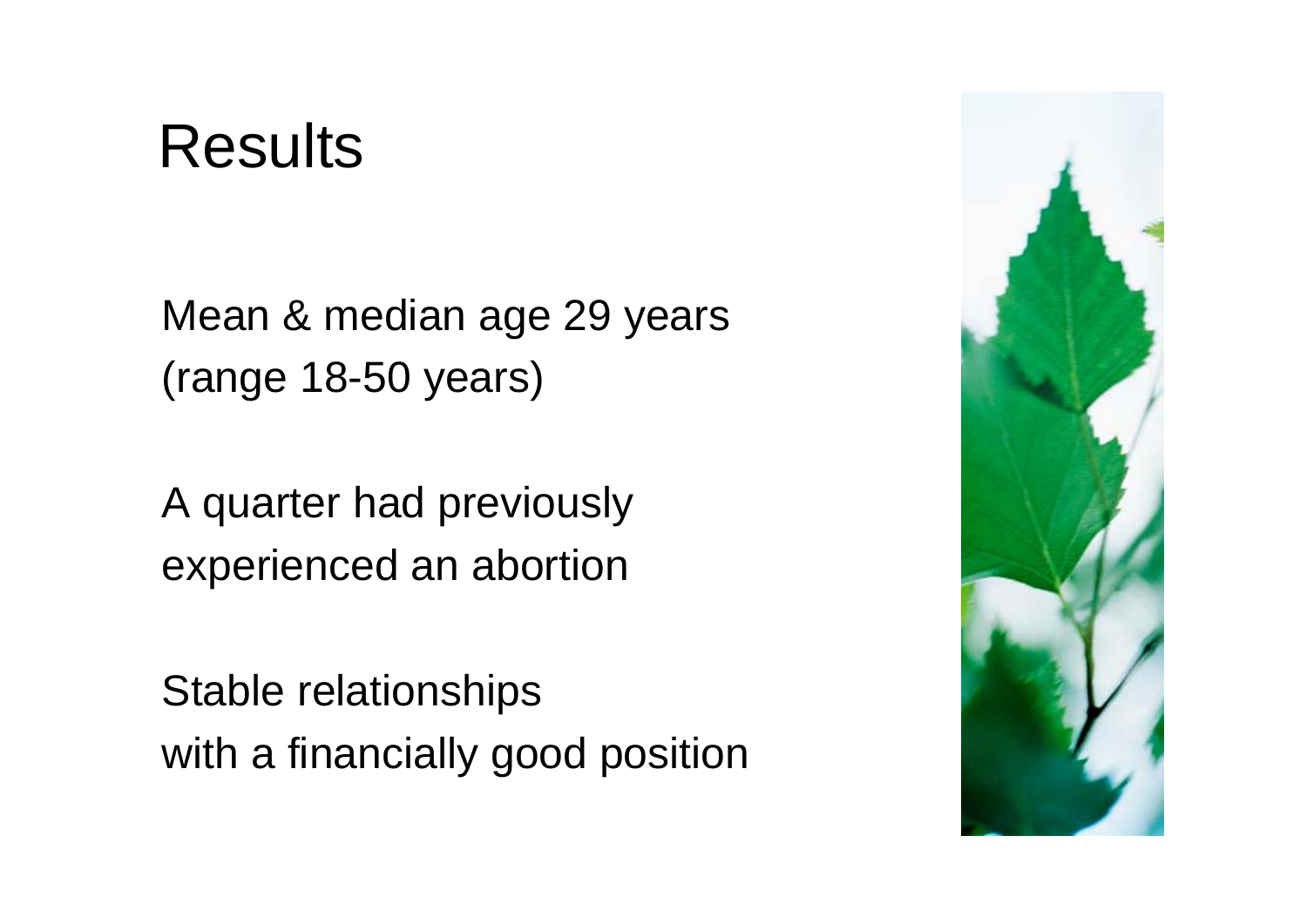## Results

Two thirds clearly stated that they wanted an abortion (64%)

A quarter did not take any specific standpoint but left it to the woman to decide (27%)

Two wanted the woman to complete the pregnancy

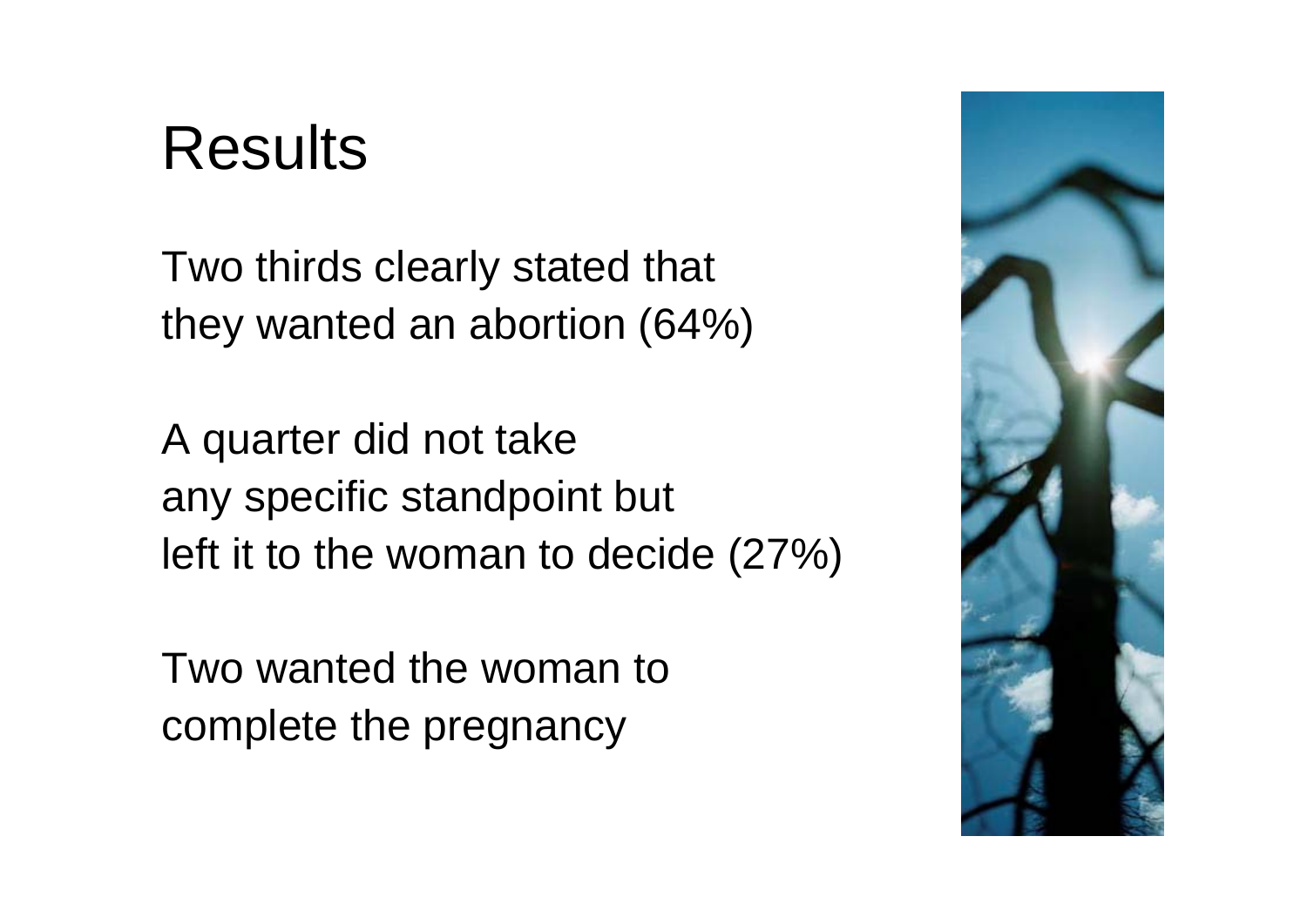# Motives for abortion

- had all the children they wanted
- not the right time becoming a parent
- gave priority to other things
- unable to offer a child a caring environment
- insecure relationship with the woman
- socio-economic motives
- age
- no time for an extra child
- health

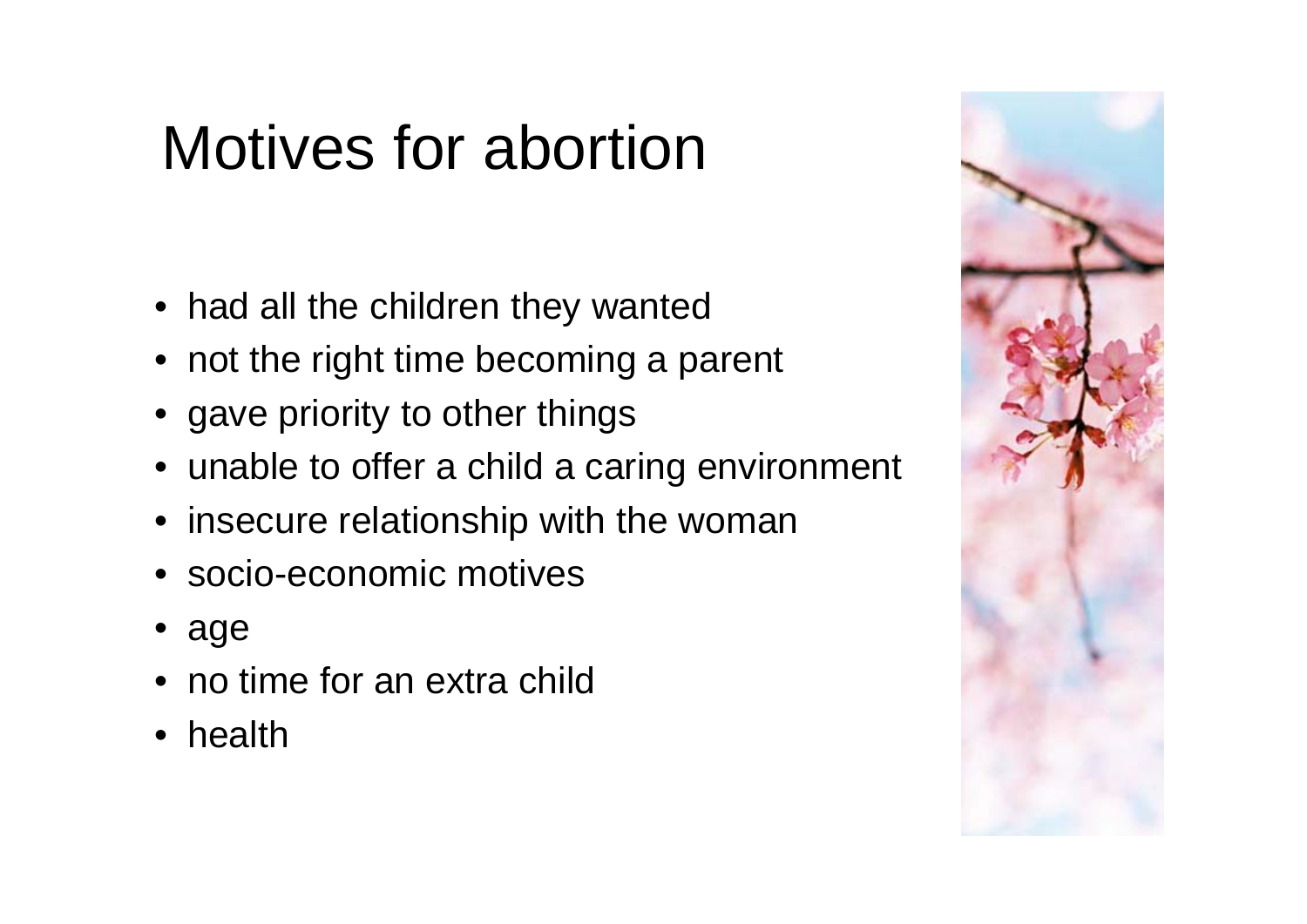### Negative feelings  $\rightarrow$   $\rightarrow$  Painful feelings

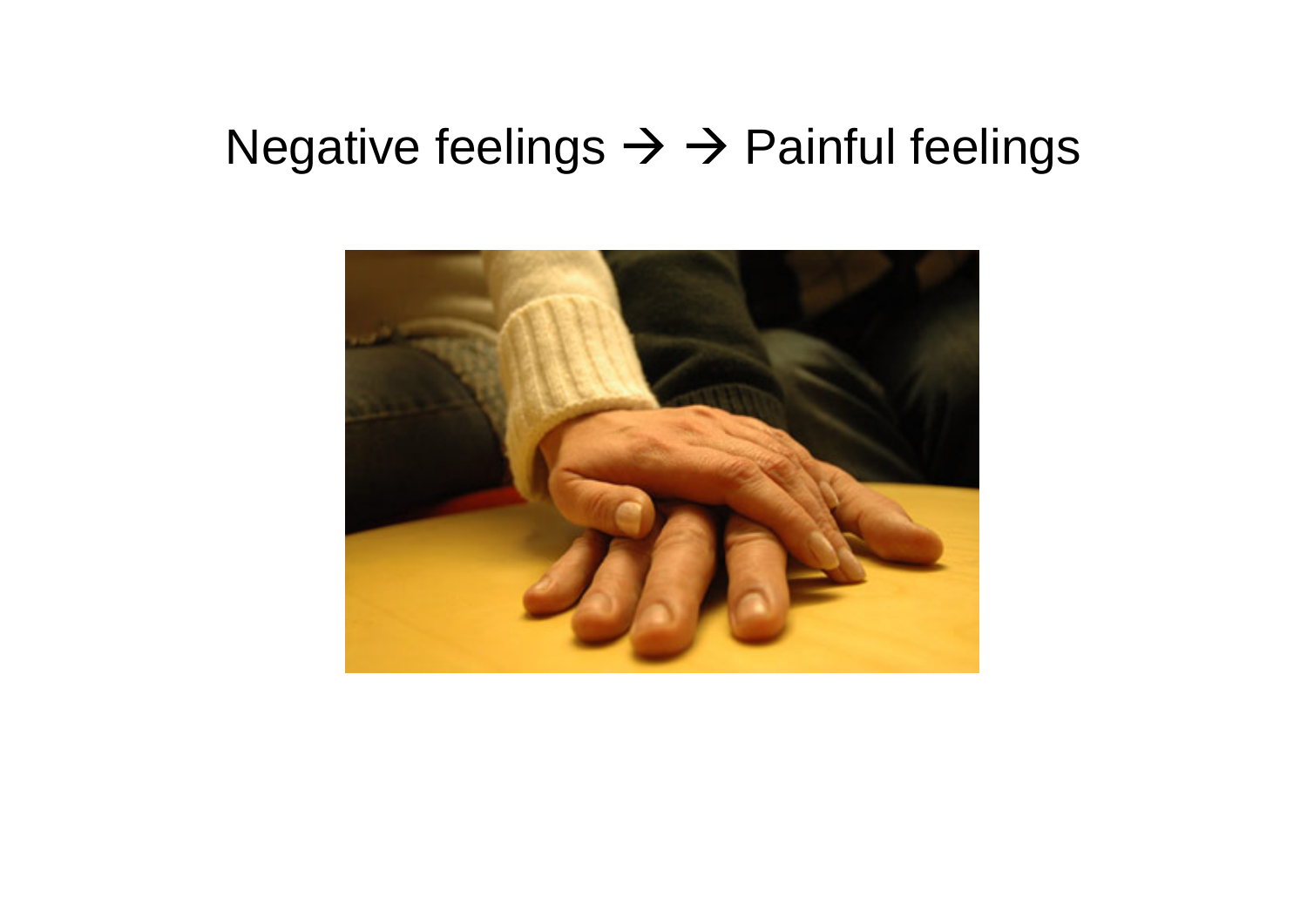#### **Initial feelings related to the pregnancy (n=74 men)**

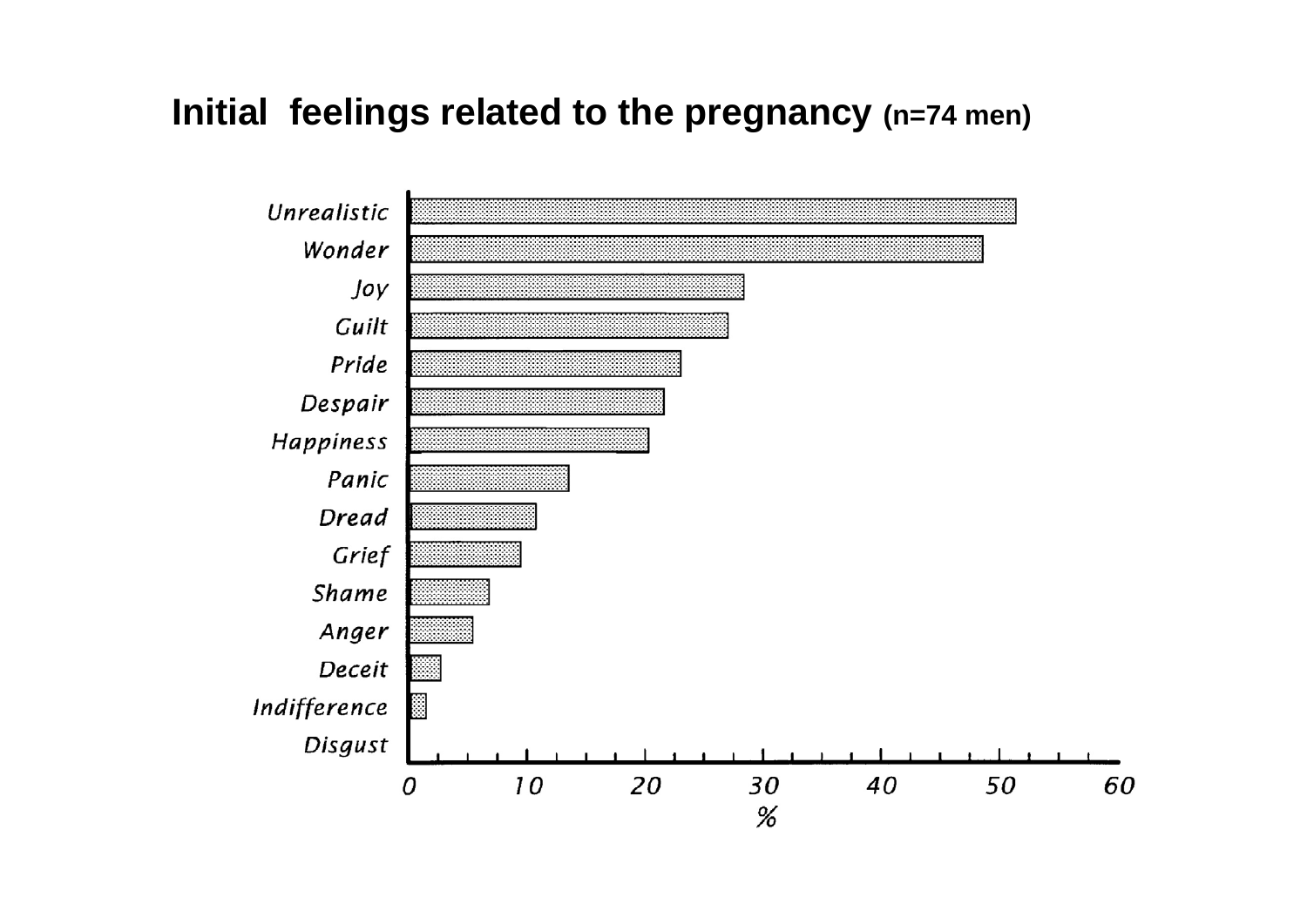#### **Initial feelings related to the pregnancy**

- Almost half used both positive and painful words
- A third chose words which only characterized pain
- A quarter chose only positively charged words

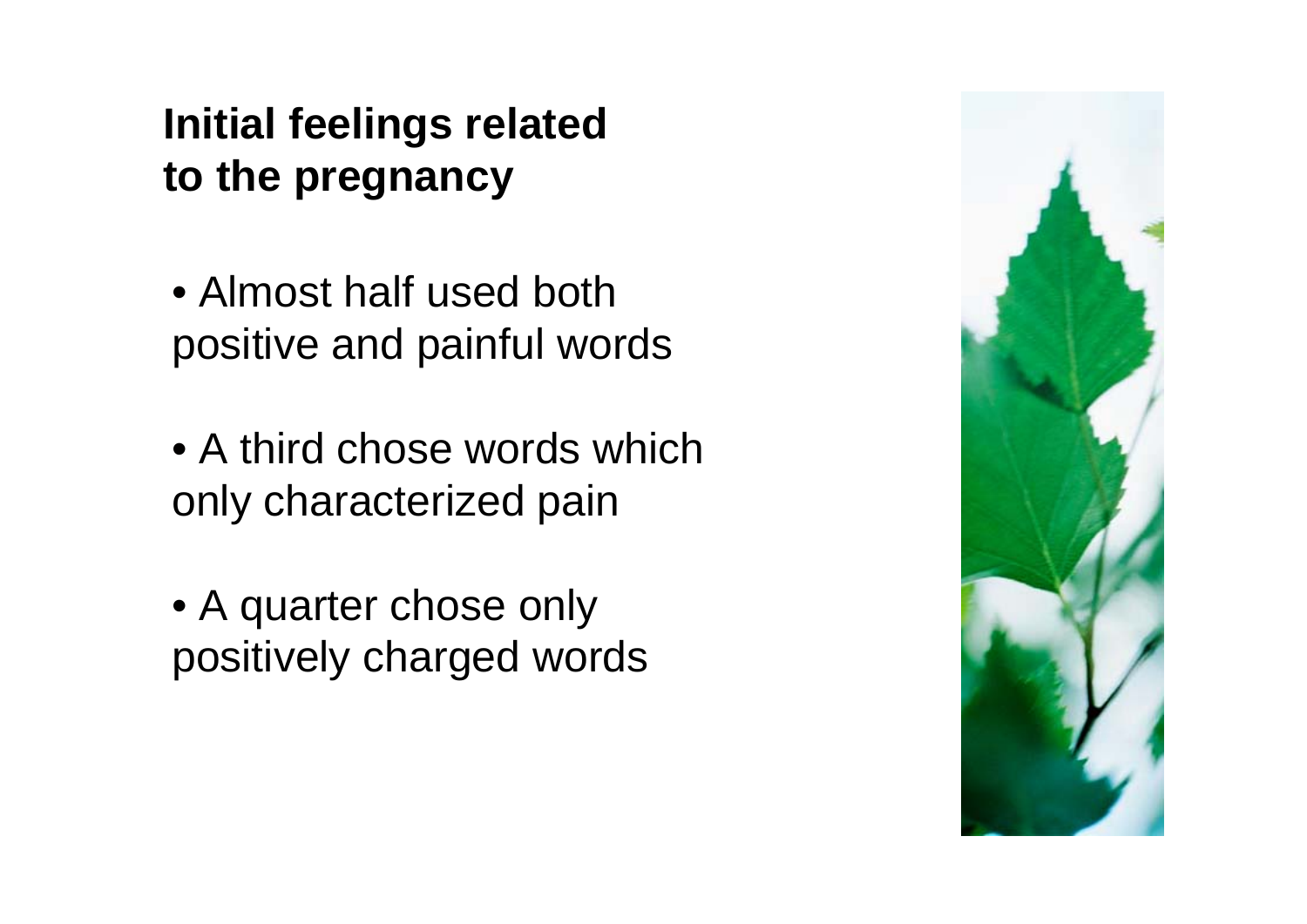#### **Feelings related to the expected abortion (n=75 men)**

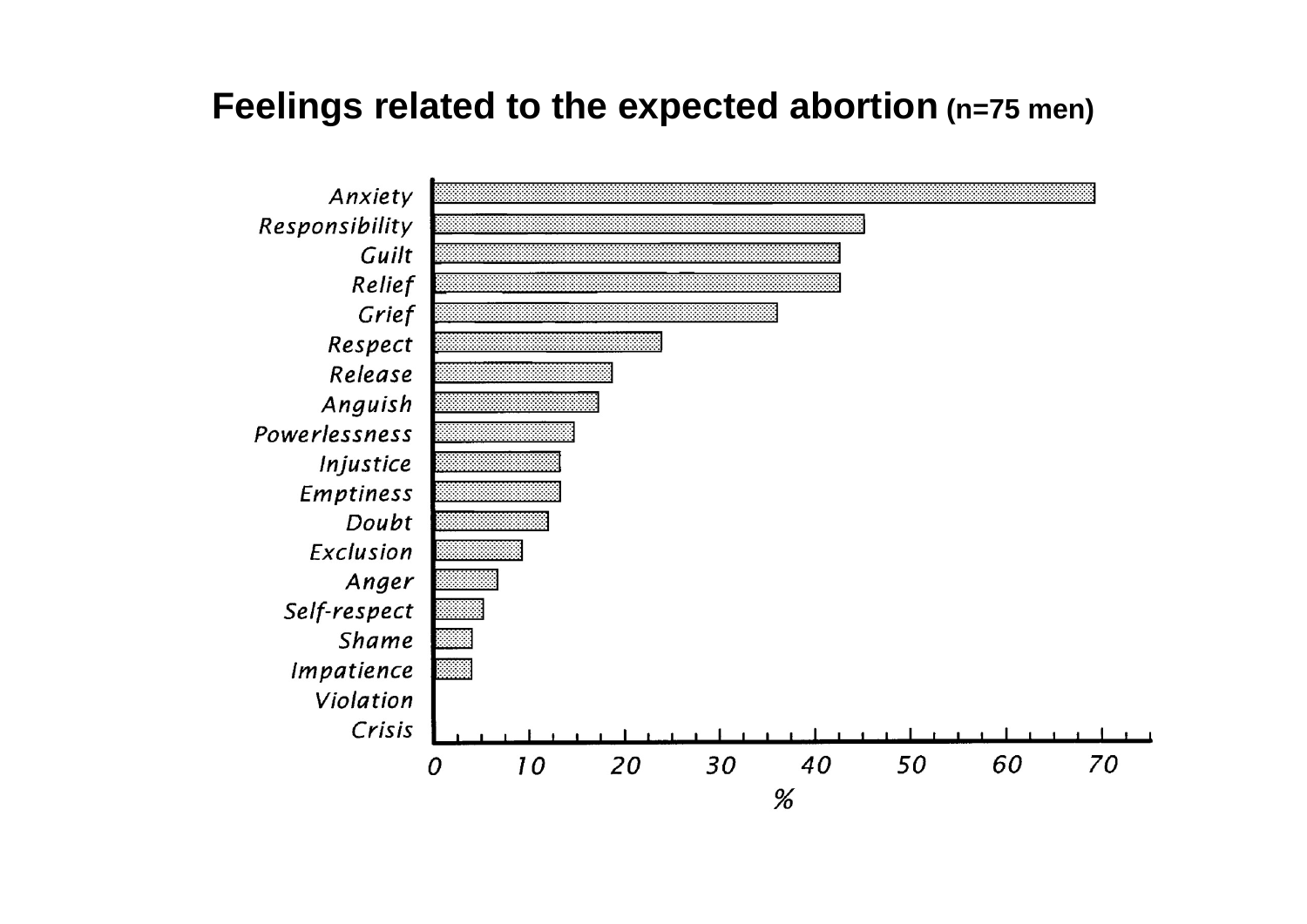#### **Initial feelings related to the expected abortion**

- More than half used both positive and painful words (57%)
- Less than a third chose words which only characterized pain (29%)
- Few chose only positively charged words (13%)

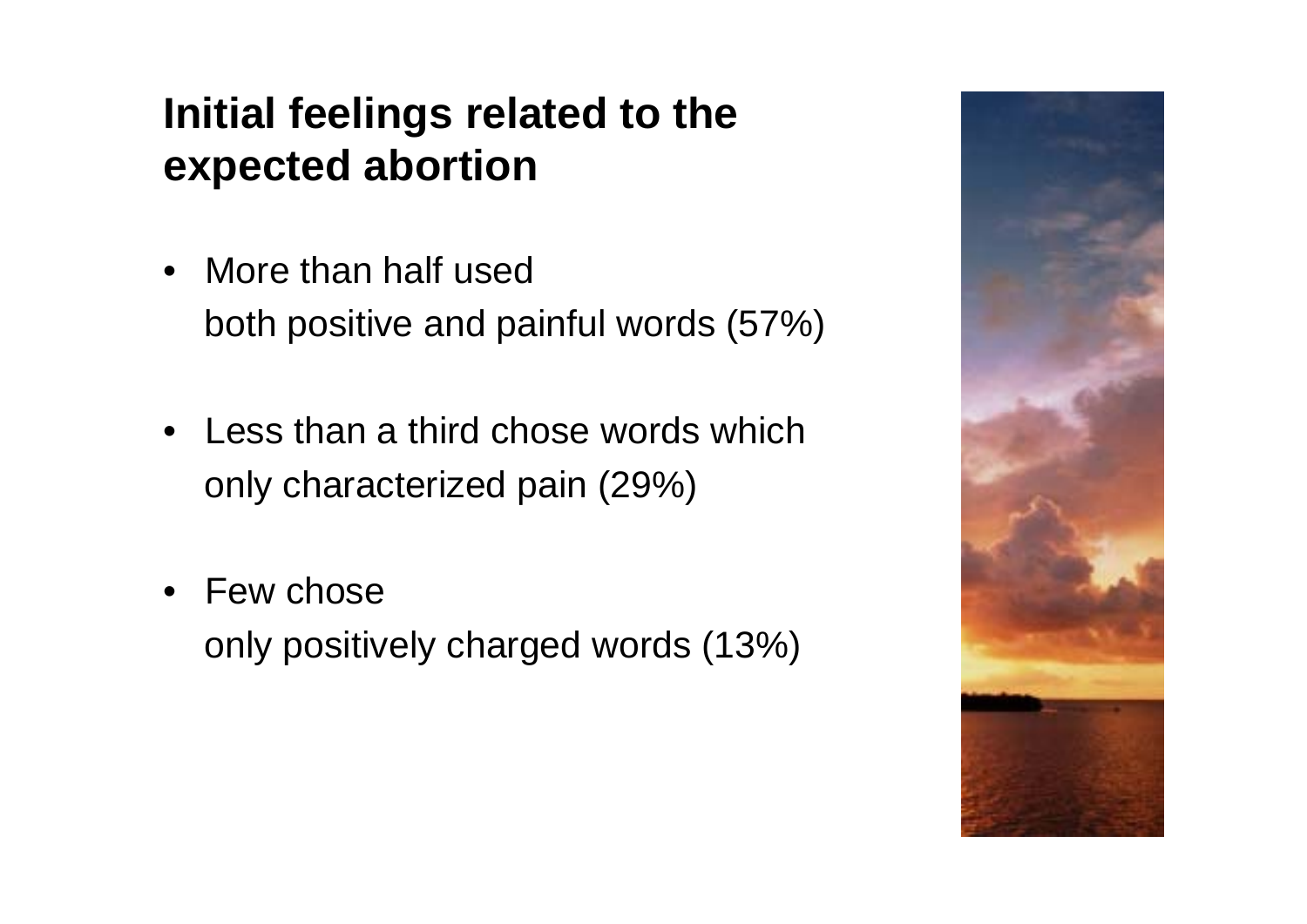### Contradictory feelings

**Contradictory feelings towards the pregnancy appeared among almost half of the men**

**Contradictory feelings towards the expected abortion appeared among more than half of the men**

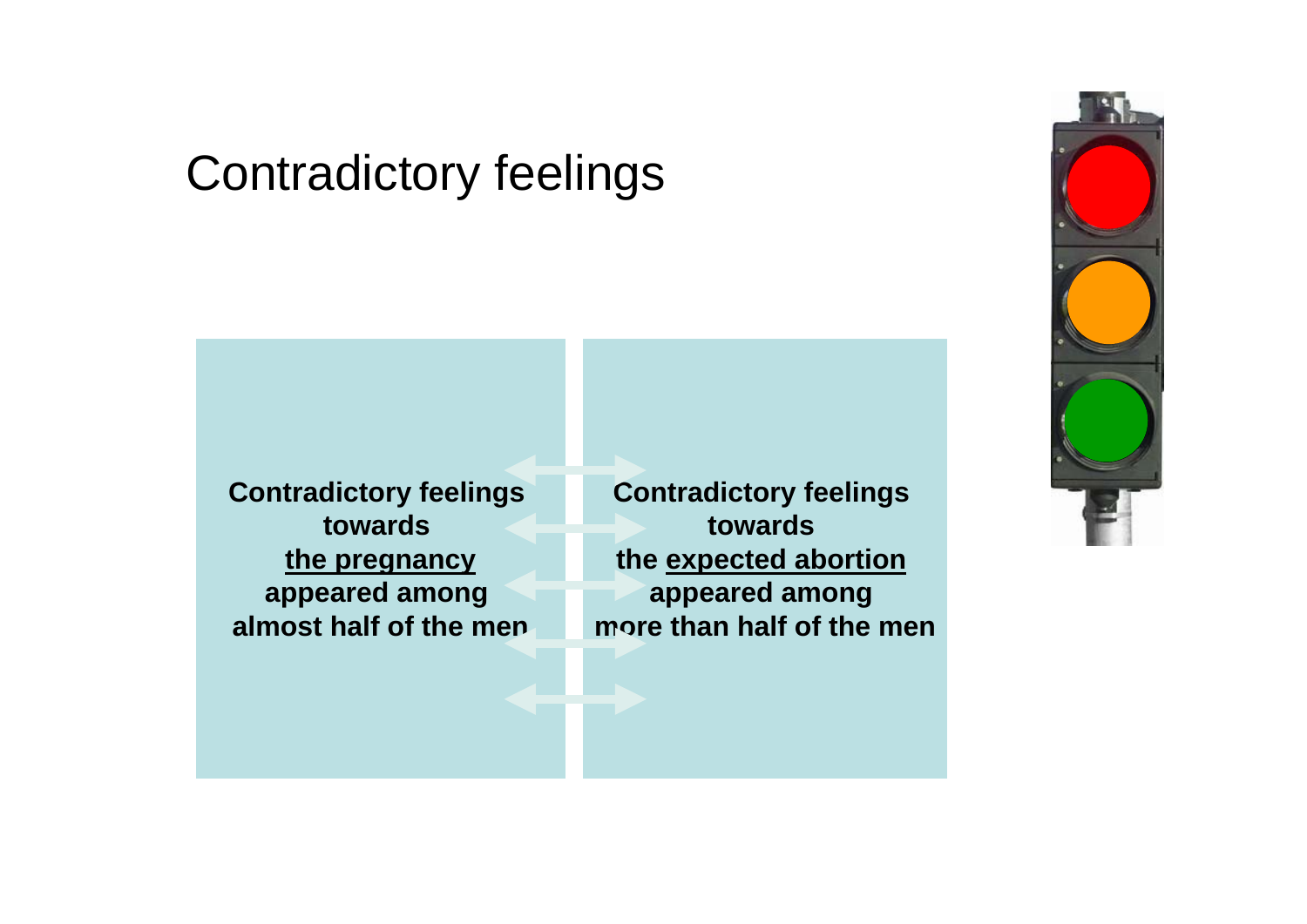#### **Feelings related to the pregnancy in relation to feelings related to the abortion (***n* **= 74)**

| <b>Feelings related</b><br>to the pregnancy | <b>Feelings related to the abortion</b> |                                     |                |              |
|---------------------------------------------|-----------------------------------------|-------------------------------------|----------------|--------------|
|                                             | Only positive                           | <b>Both positive</b><br>and painful | Only painful   | <b>Total</b> |
| Only positive                               | 5                                       | 9                                   | 6              | <b>20</b>    |
| <b>Both positive</b><br>and painful         | $\overline{2}$                          | 21                                  | $\overline{7}$ | 30           |
| Only painful                                | 3                                       | 13                                  | 8              | 24           |
| Total                                       | 10                                      | 43                                  | 21             | 74           |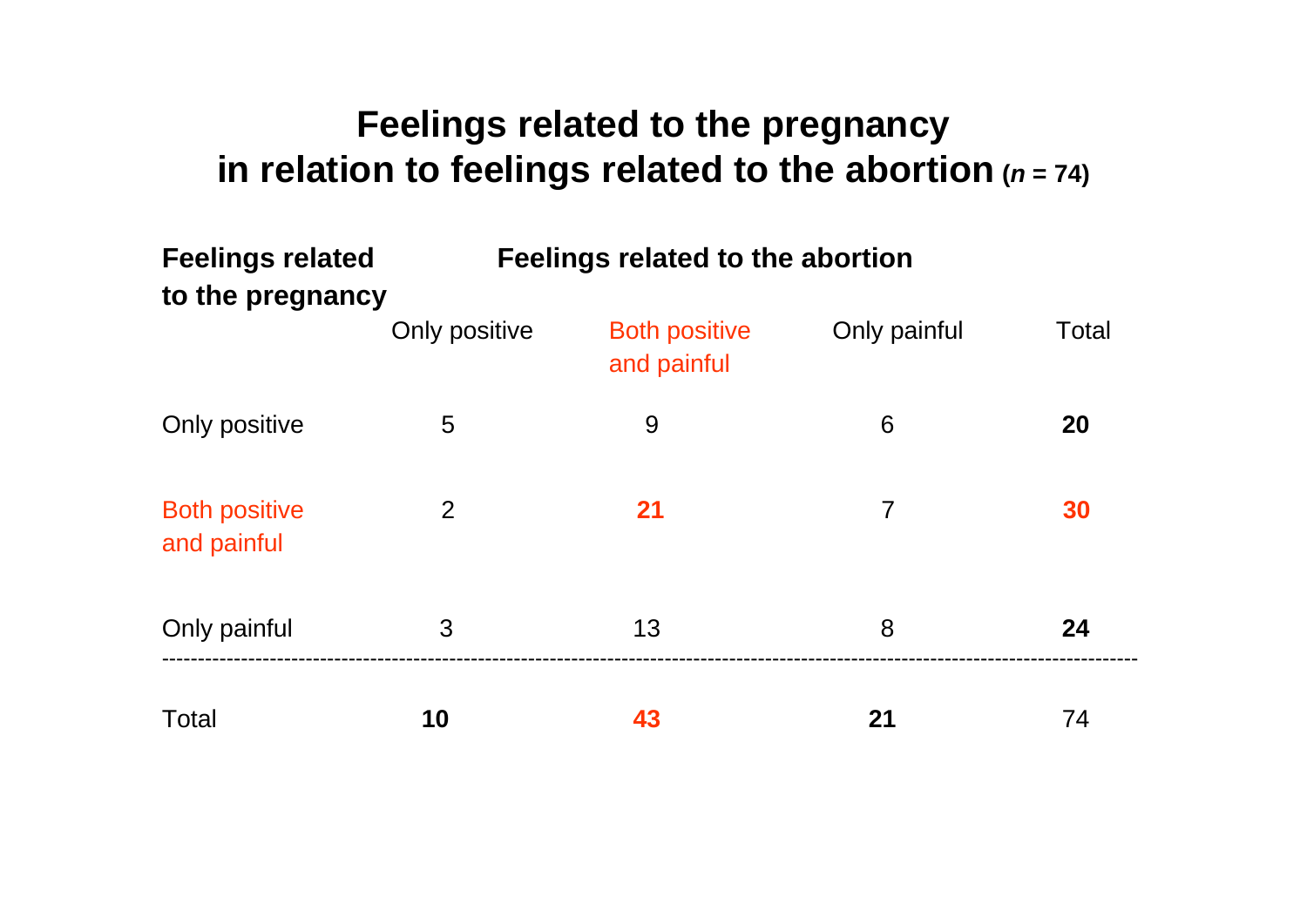Strongly positive feelings can be experienced about the pregnancy even if one is mentally prepared for abortion

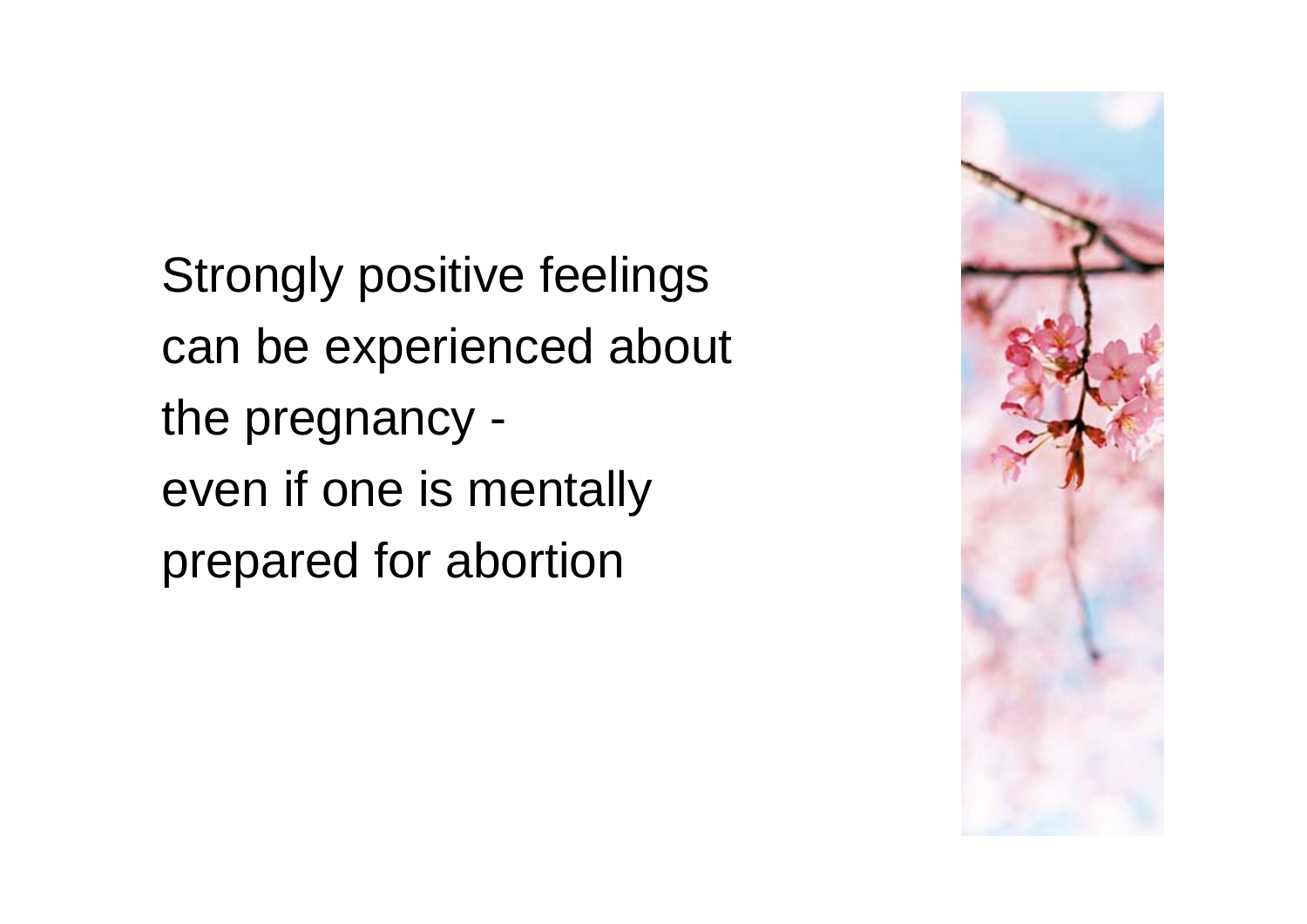33 years, married, three children, both wanted an abortion

**"The decision to have an abortion was right. . . I have experienced that it is possible to take difficult decisions and survive. It is possible to heal and mourn . . . the crisis has strengthened me."**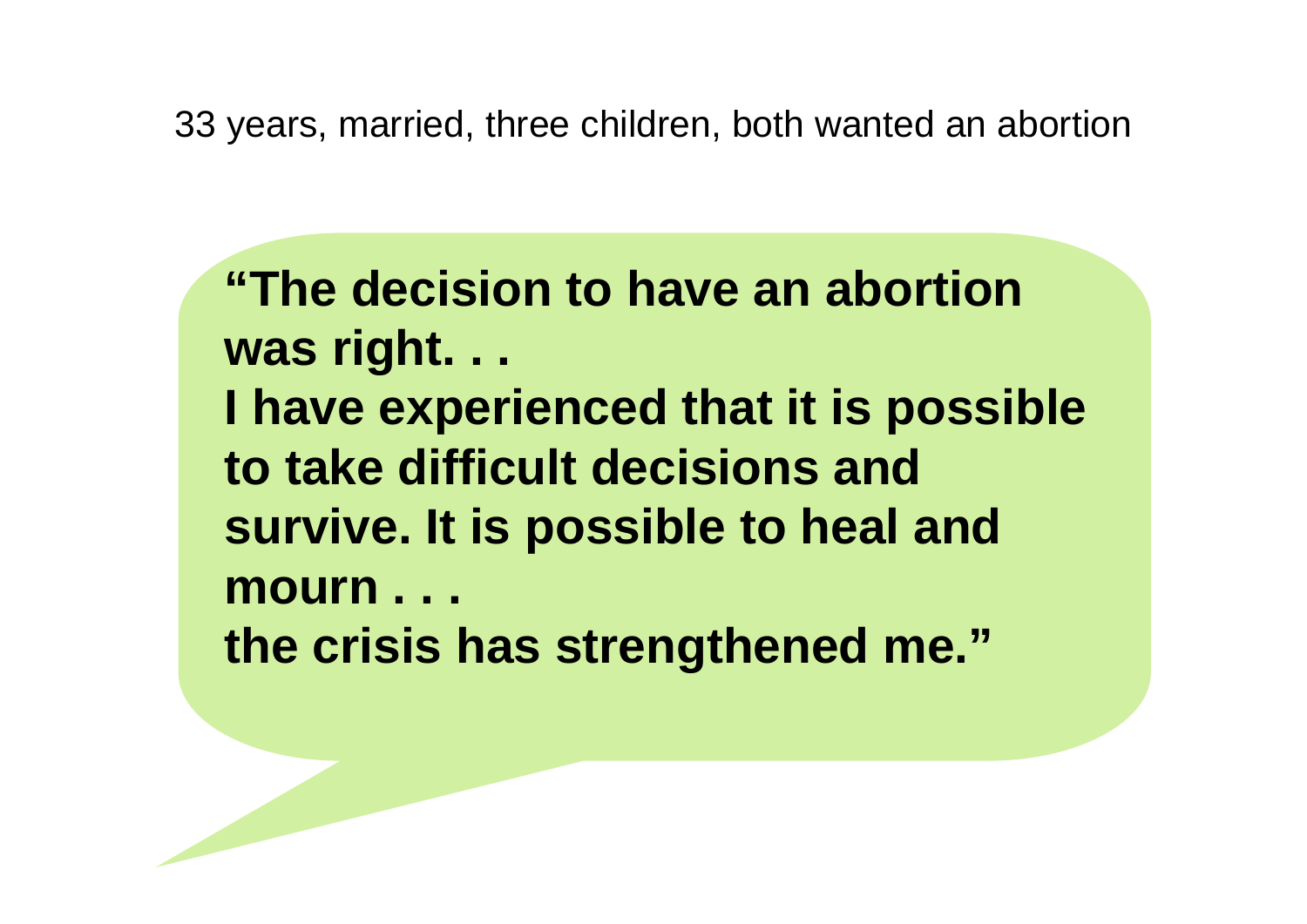22 years, not cohabitant, no children, positive about a child but the woman wanted an abortion

**"Abortion was probably the best solution . . . I have faced the seriousness of life, the first adversity. . . learnt something."**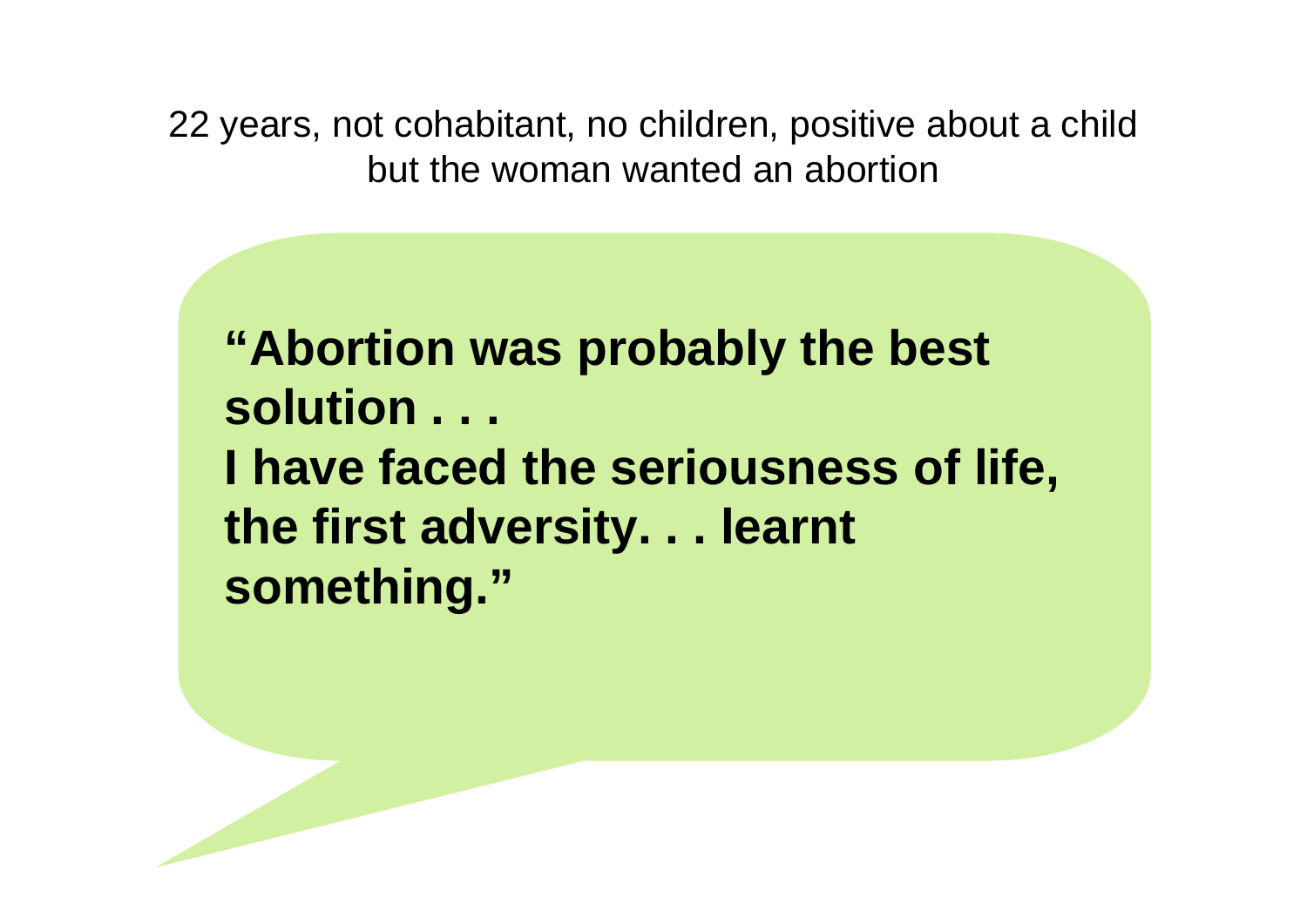23 years, not cohabitant, no children, both wanted an abortion

**"I am a little sad when I think of it, but I do not mourn** *.* **. . still I feel it was the right decision. Everything that is difficult and becomes a trial that you manage makes you mature. My partner and I have been more closely united."**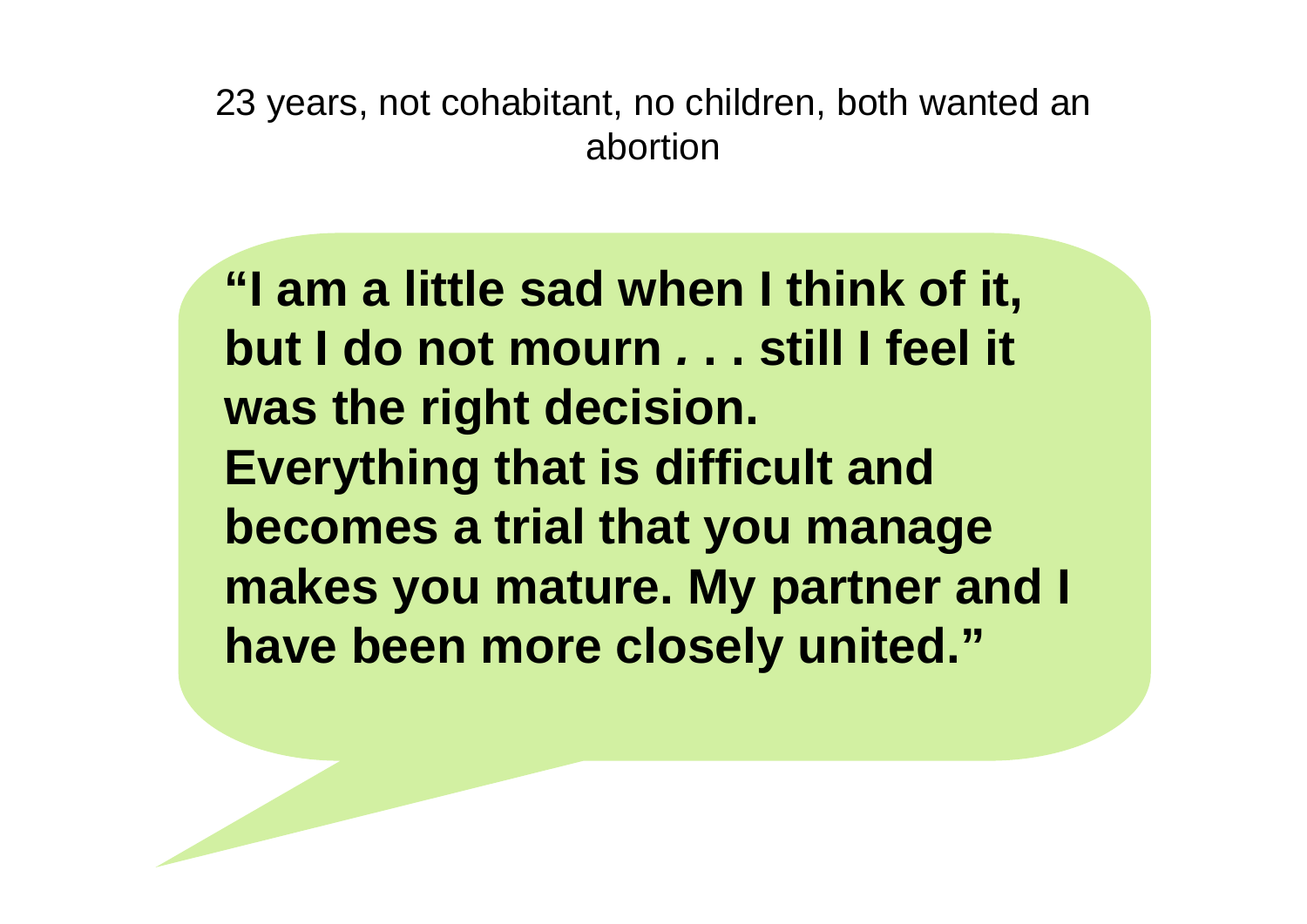37 years, married, three children, he wanted an abortion

but the woman did not

**"** *.* **. . nothing I regret. We did the right thing. We are doing well together ... do not know if the relationship would have survived a fulfilled pregnancy."**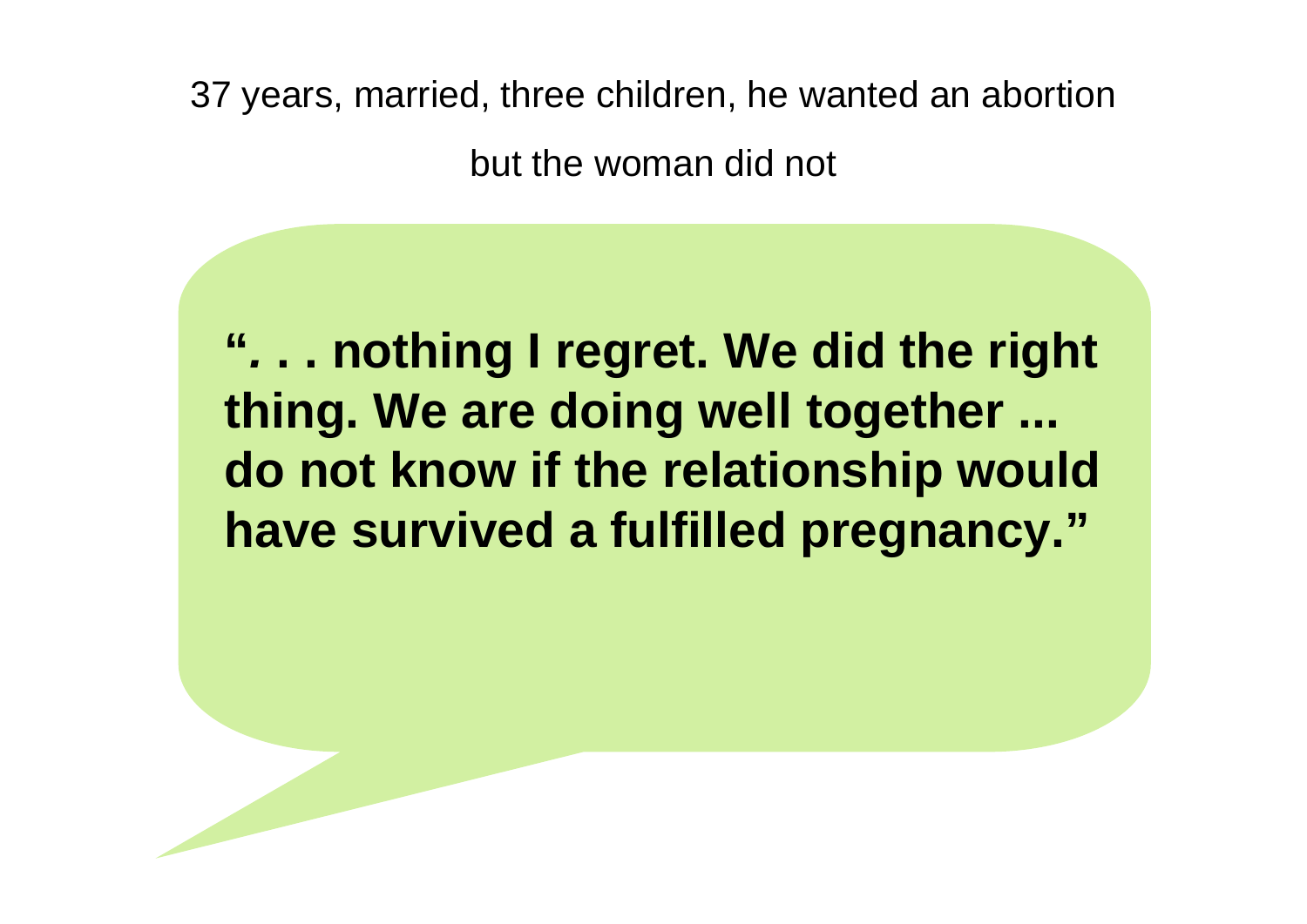Most men had experienced mental growth, maturity and a deepened self-knowledge as a sequel to the abortion

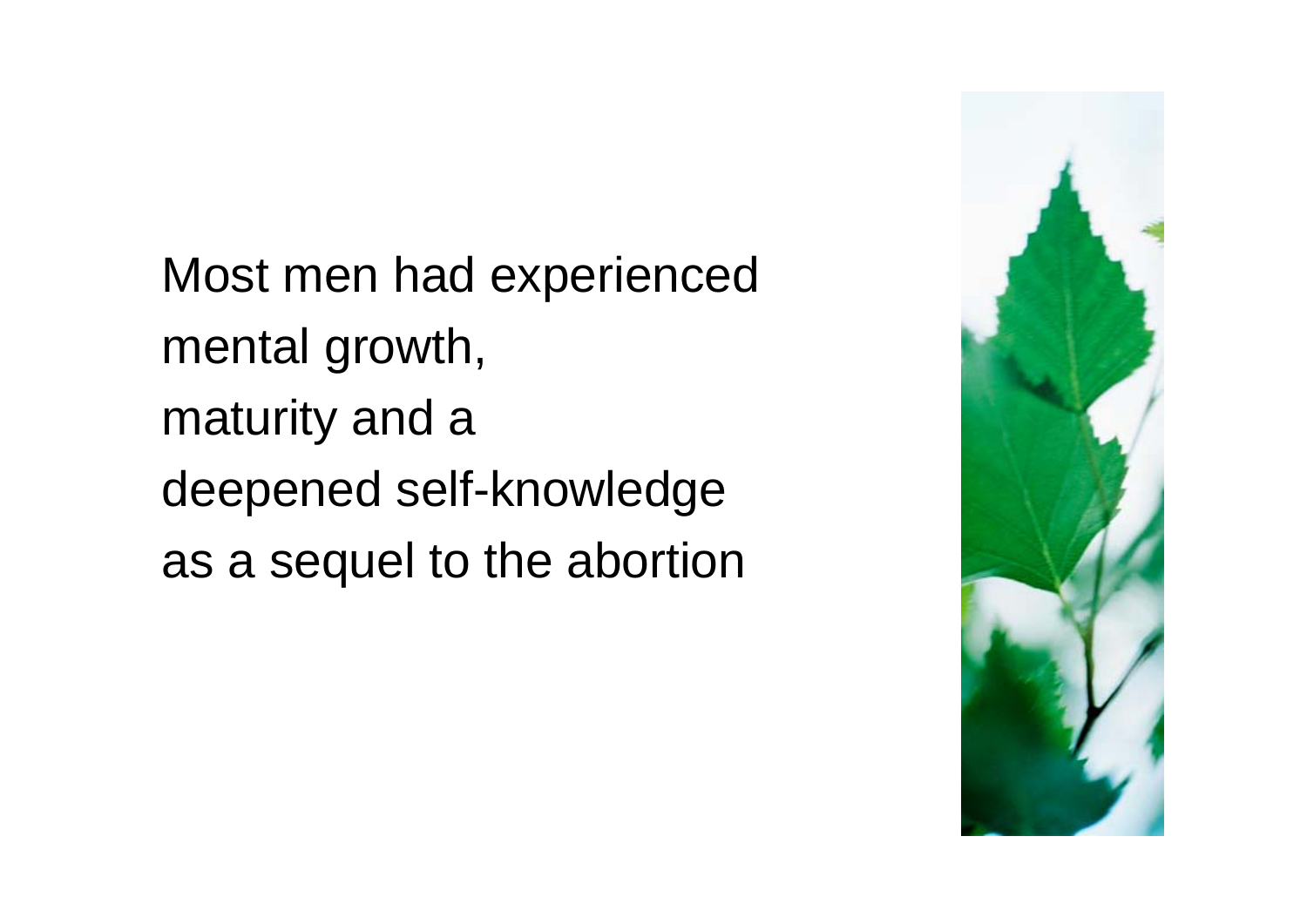### Invisible men  $\rightarrow$  visible  $\prime$

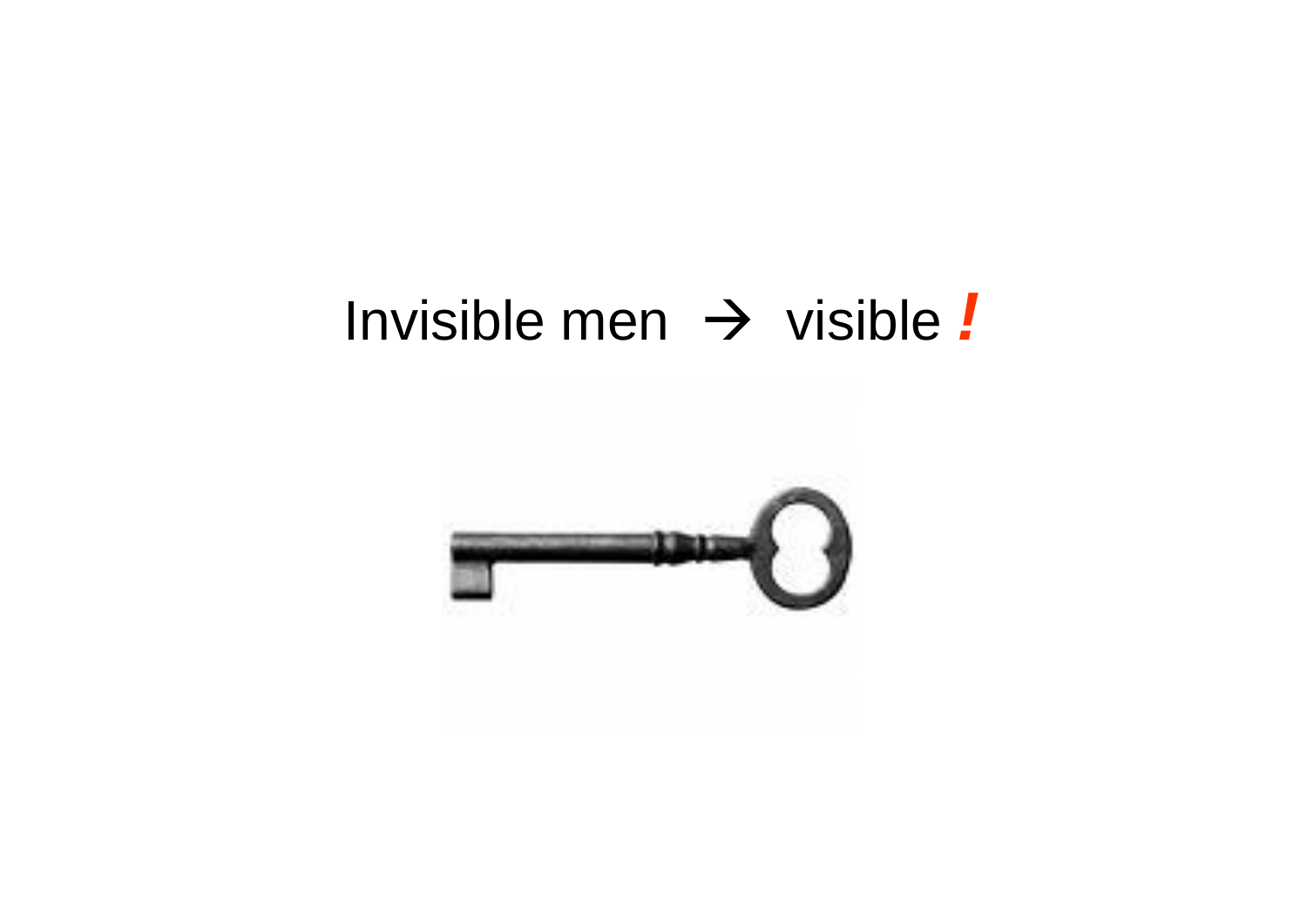### A gender perspective is of fundamental importance

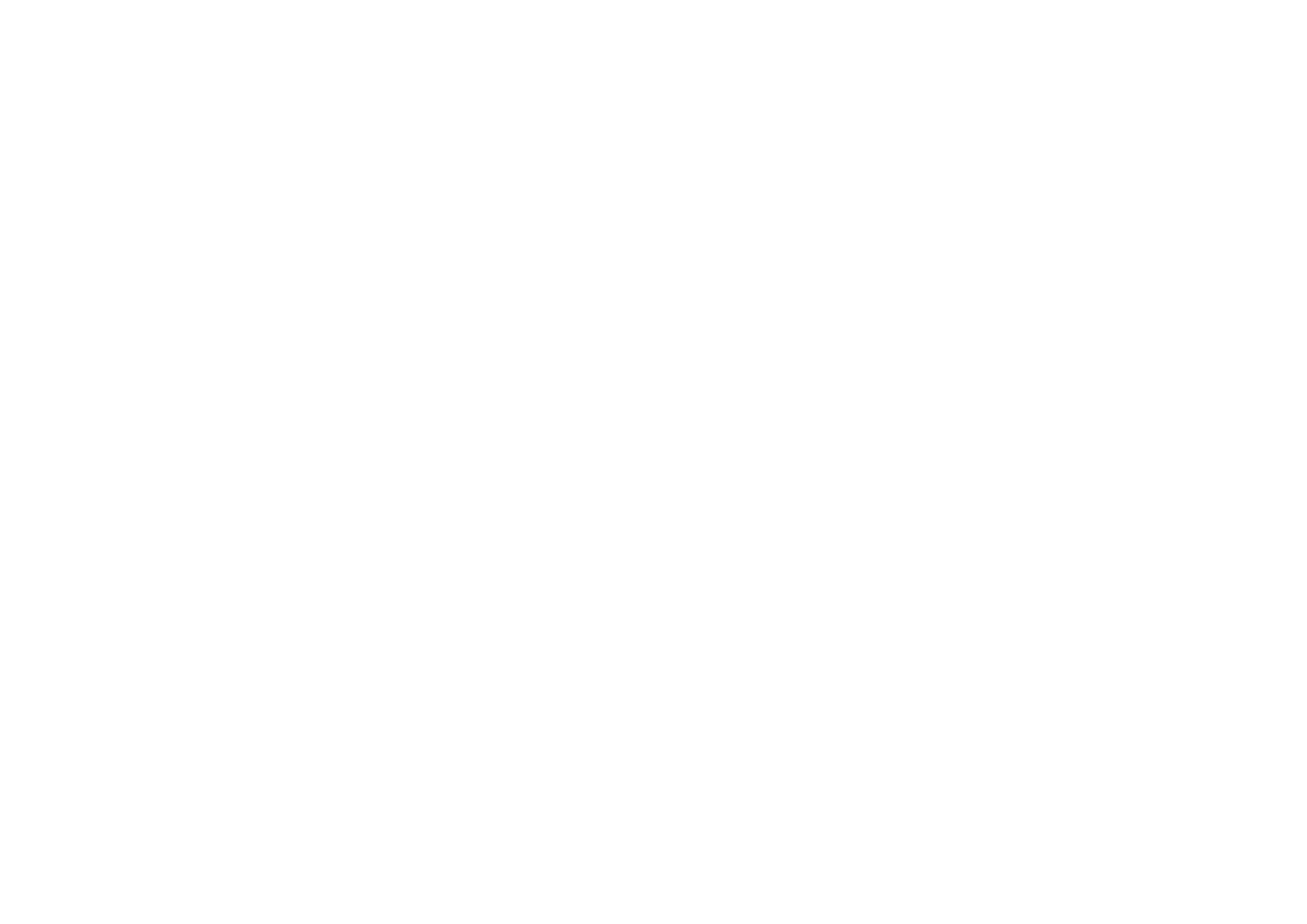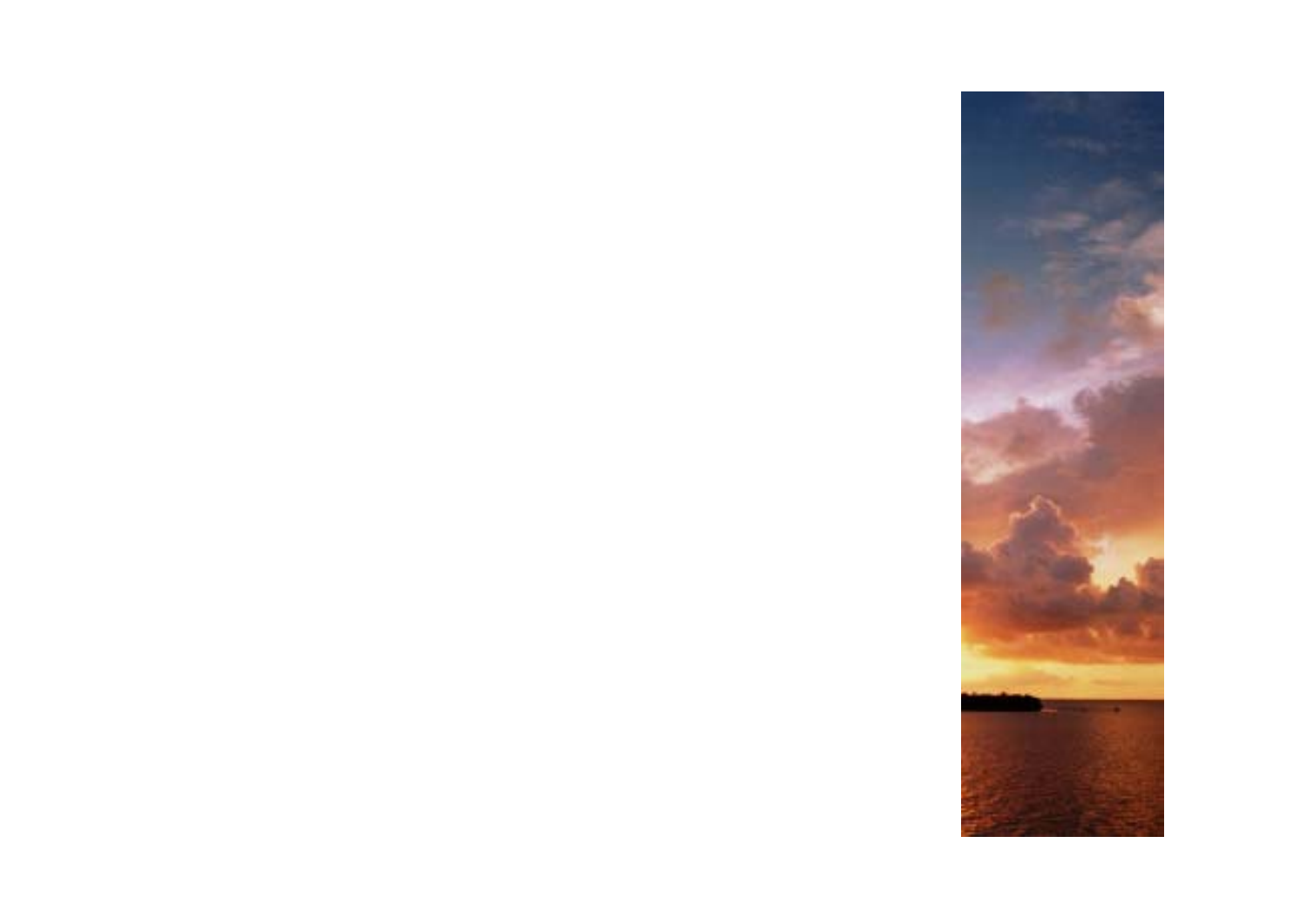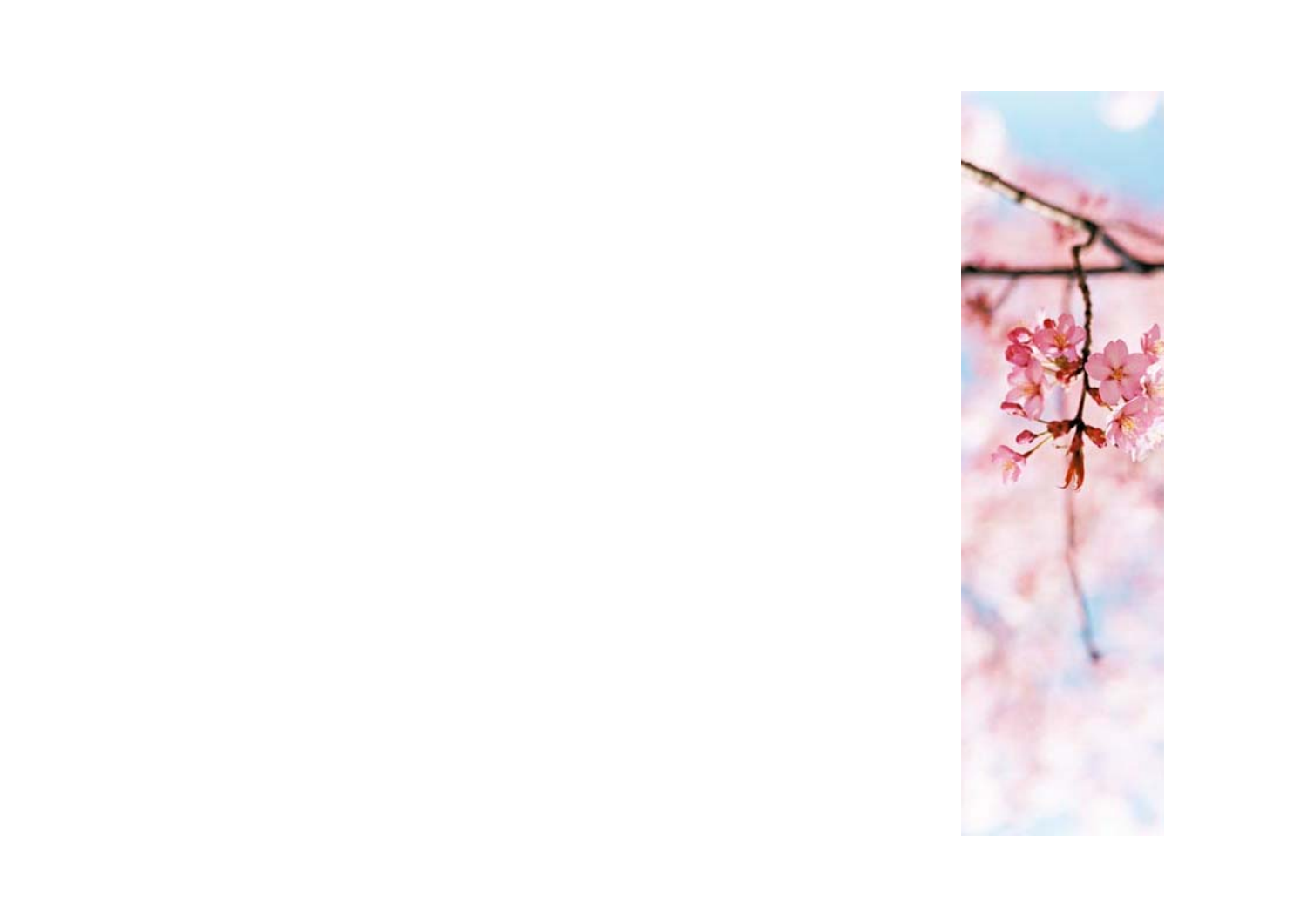



 $\frac{1}{2}$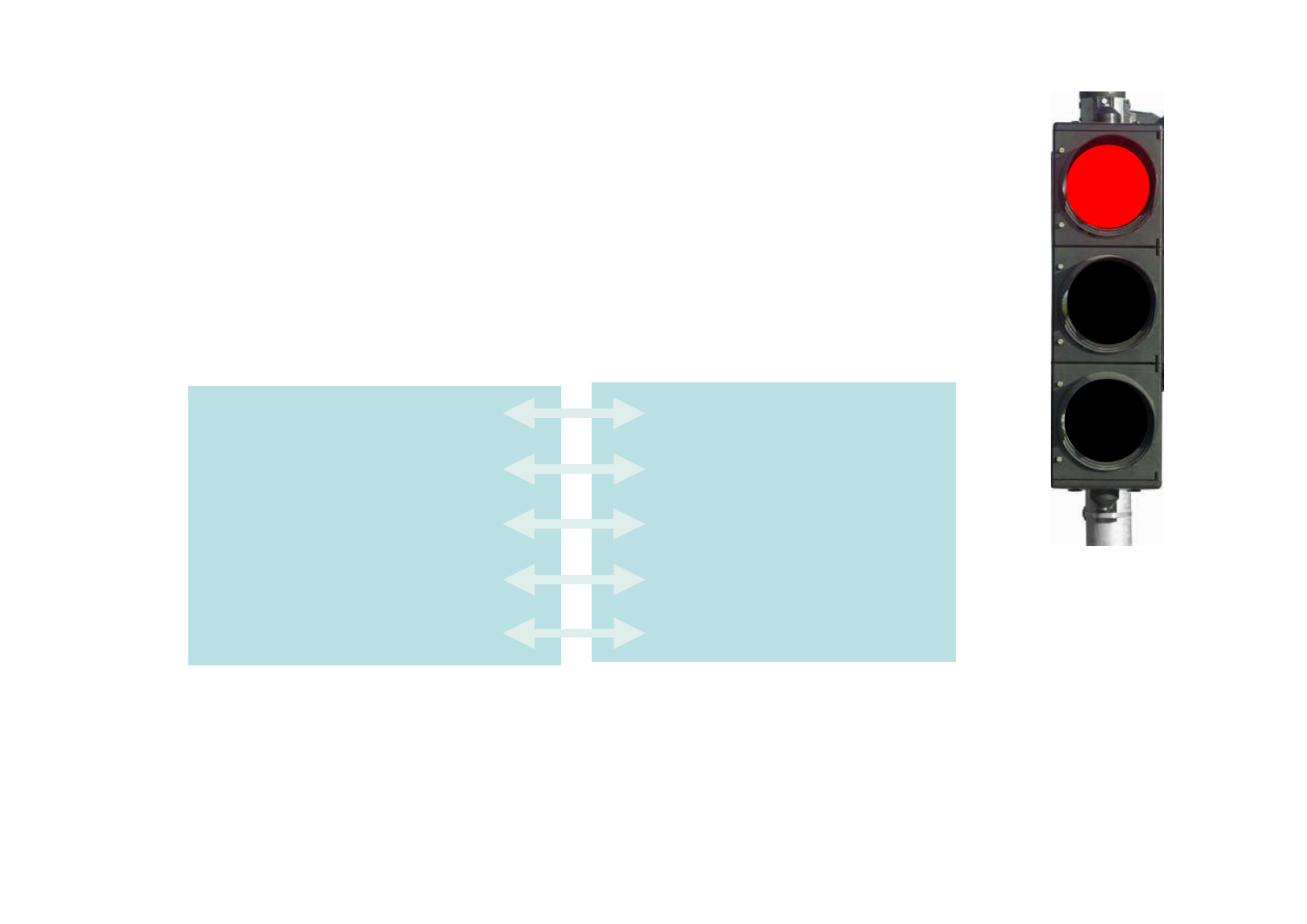

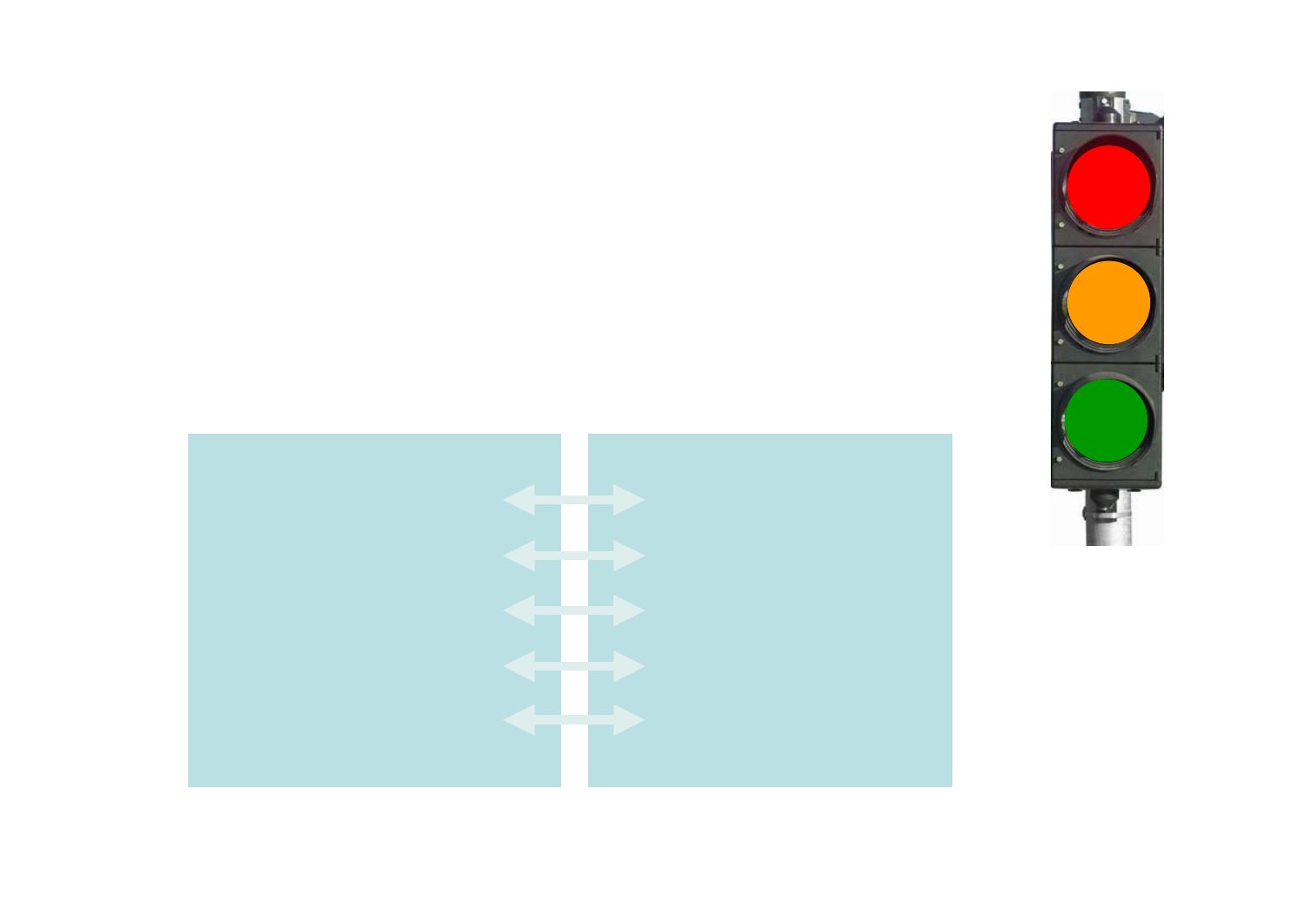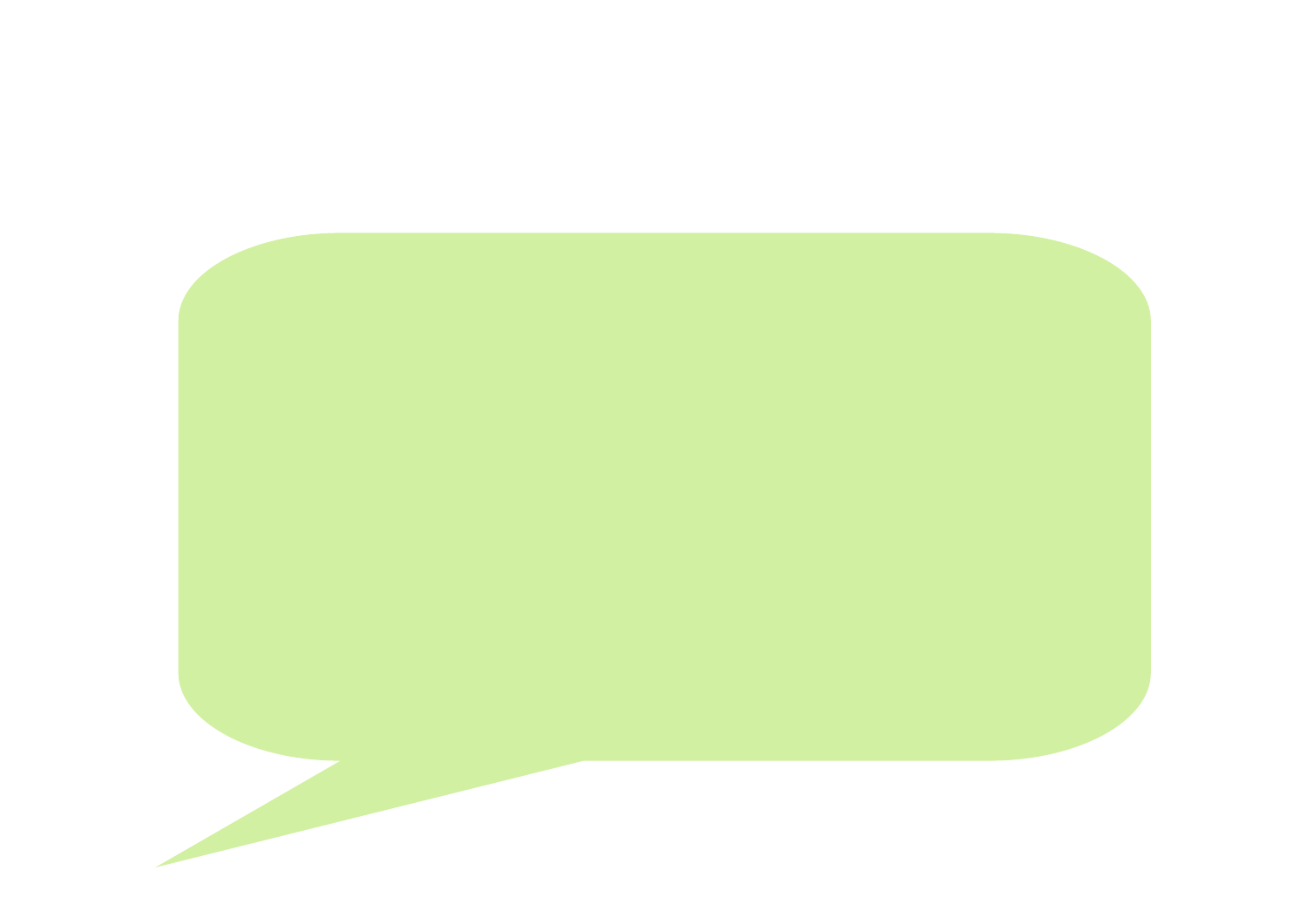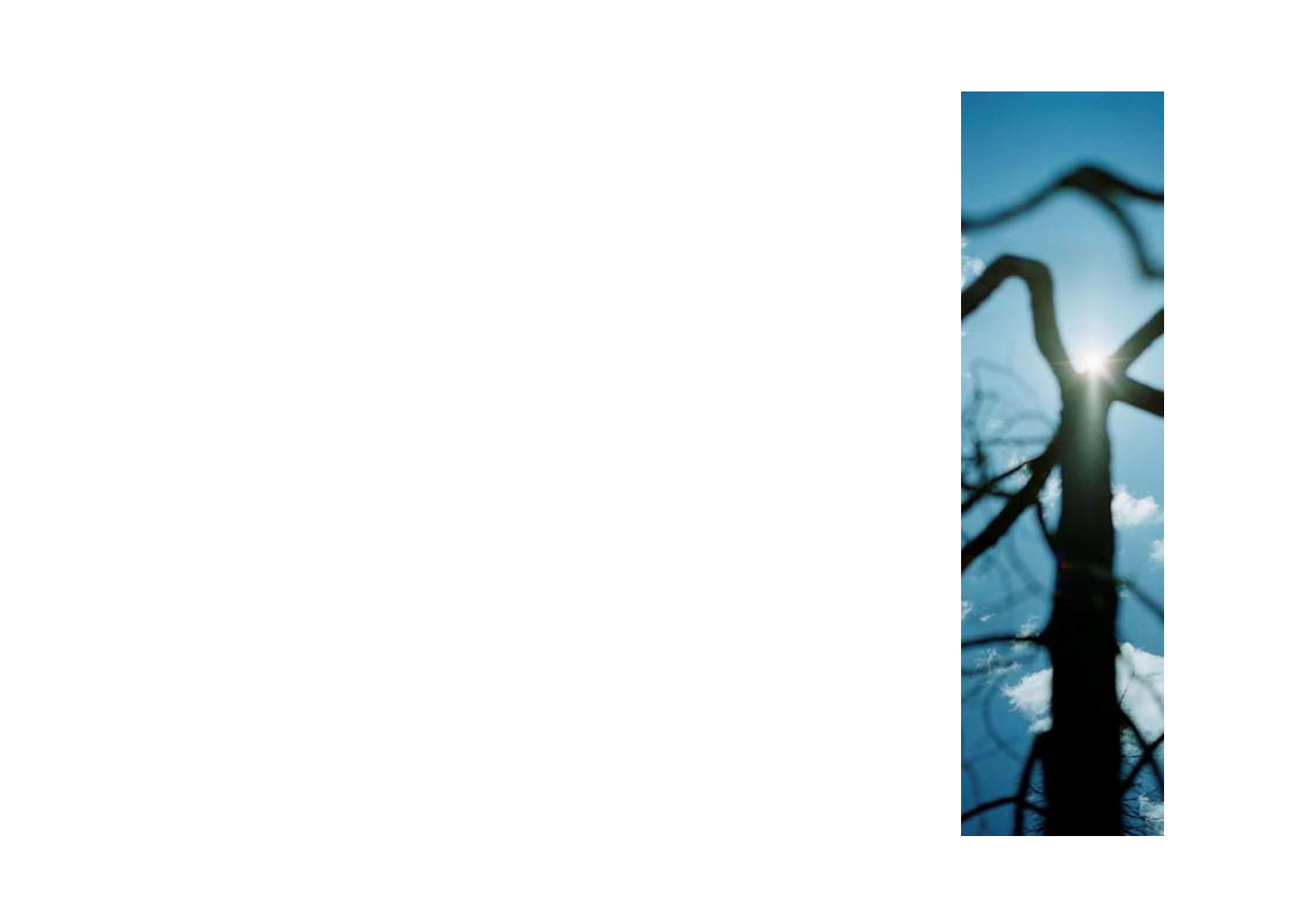#### • **Feelings related to the coming abortion**

- Anxiety
- Responsibility
- Guilt
- Relief
- Grief
- Respect
- Release
- Anguish
- Powerlessness
- Injustice
- Emptiness
- Doubt
- Exclusion
- Anger
- Self-respect
- Shame
- Impatience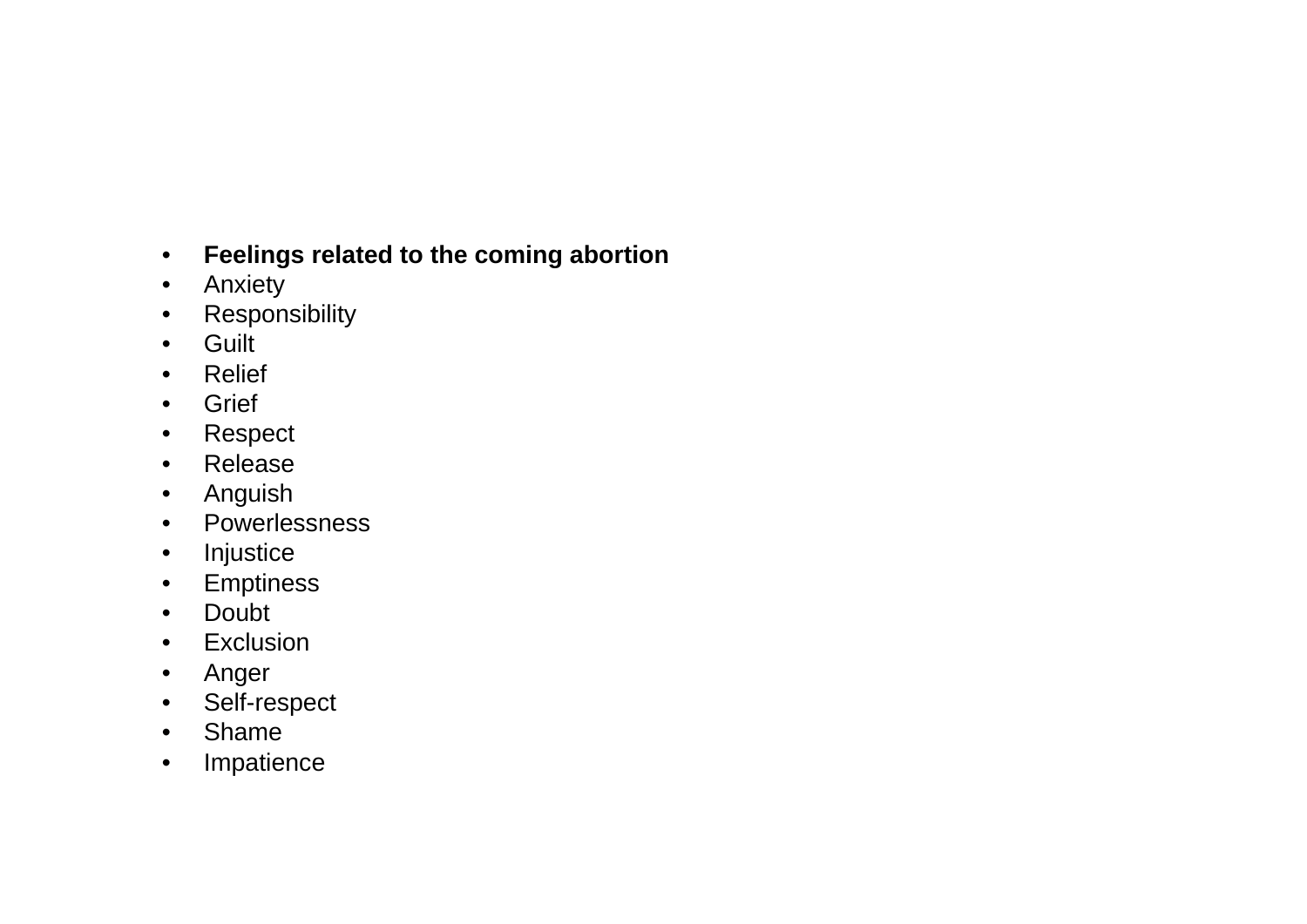- **Initial feelings related to the pregnancy**
- Unrealistic
- Wonder
- Joy
- Guilt
- Pride
- Despair
- Happiness
- Panic
- Dread
- Grief
- Shame
- Anger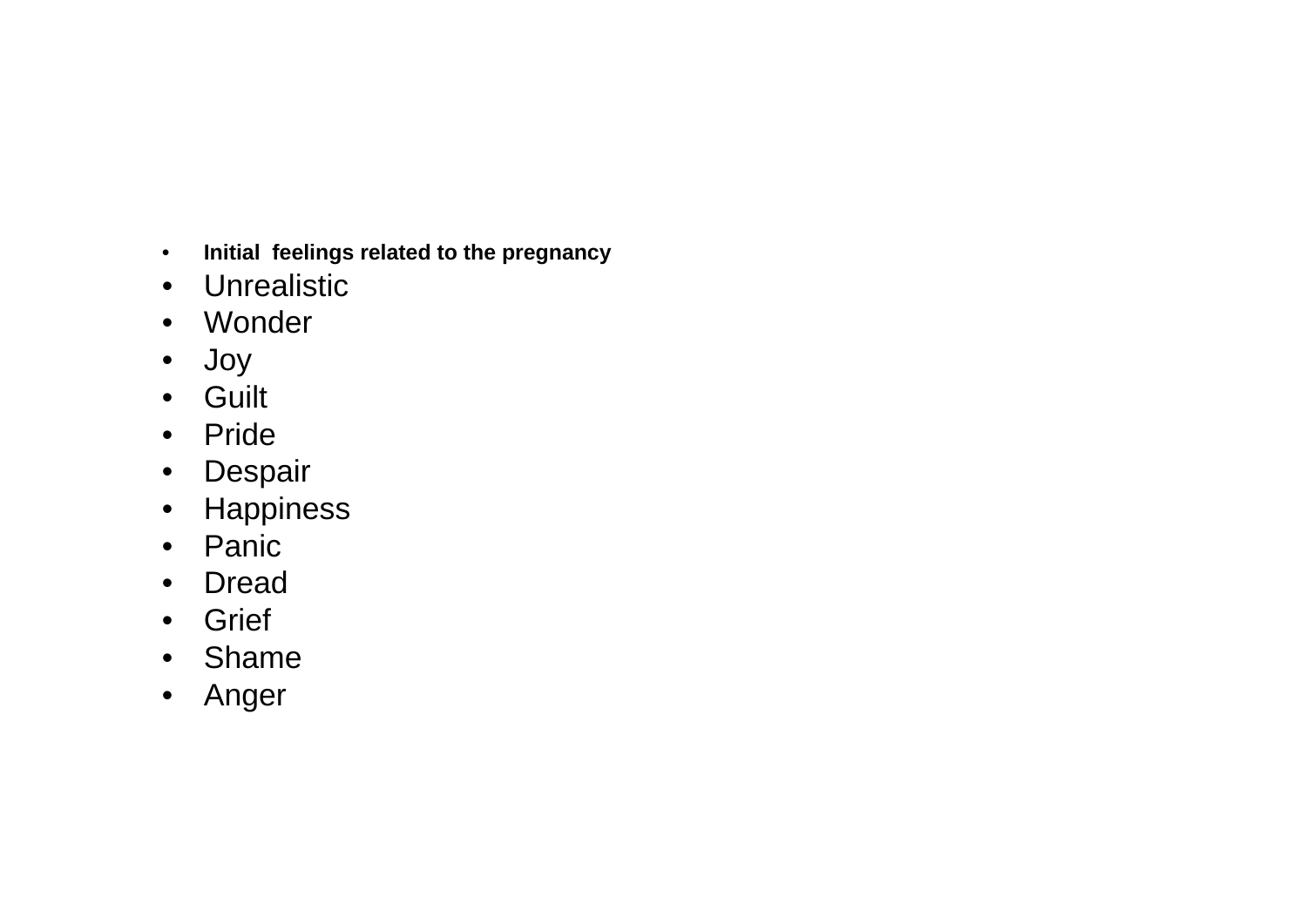